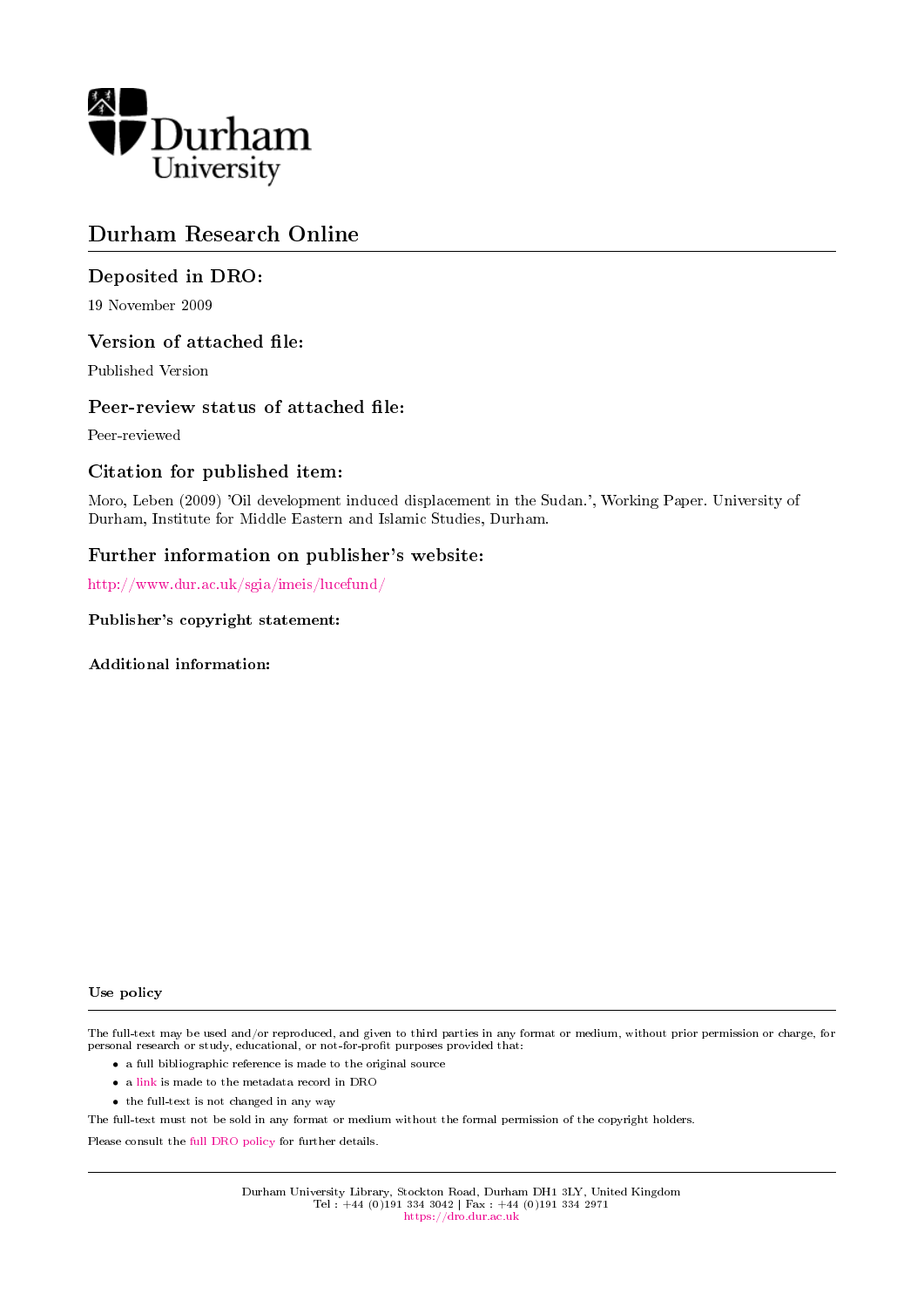**Leben Moro**

**Oil Development Induced Displacement in the Sudan**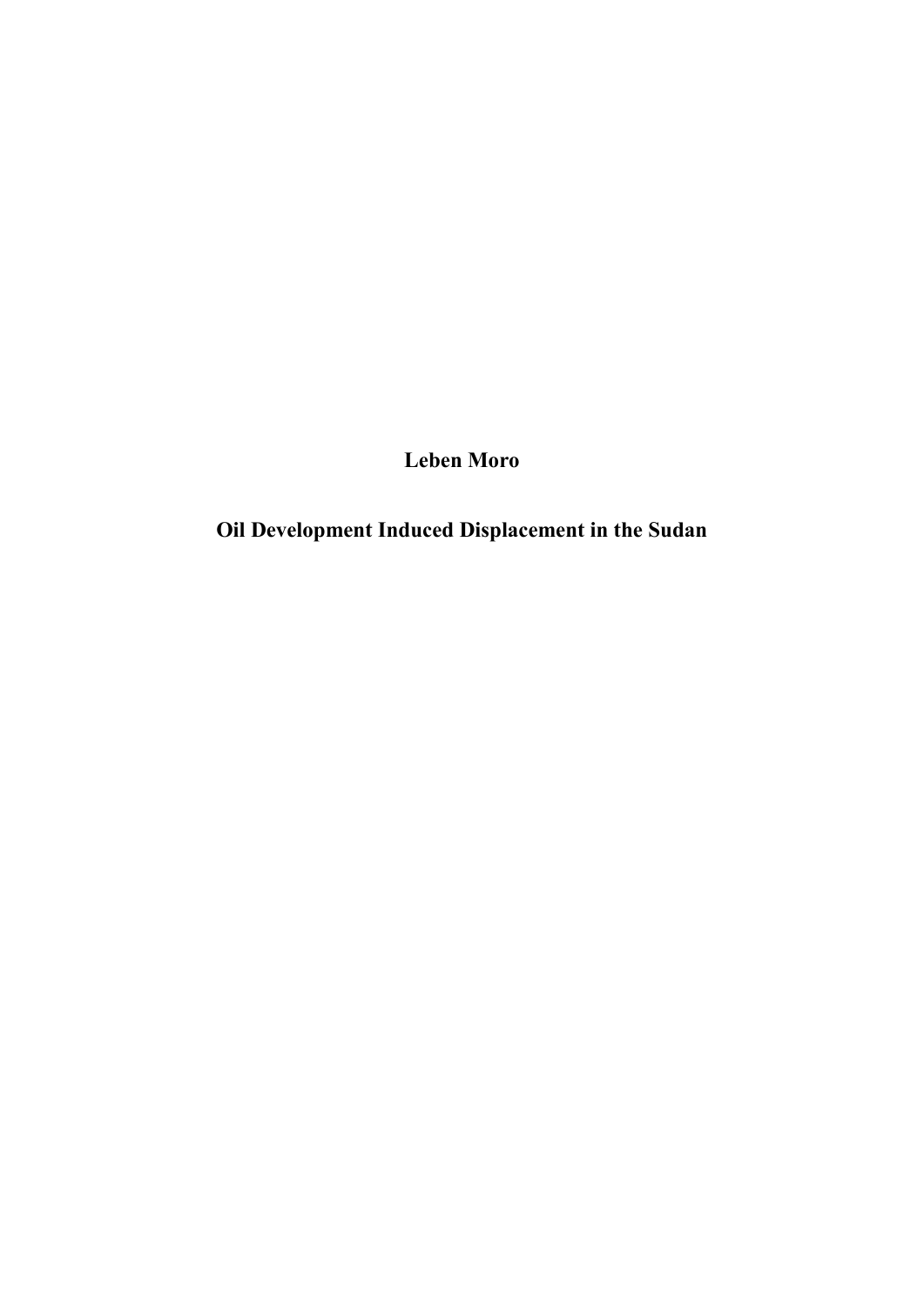# Sir William Luce Memorial Fund



The Sir William Luce Memorial Fund was established under the patronage of the Rt. Hon. Lord Luce GCVO, DL to commemorate the long and distinguished career of Sir William Luce GBE, KCMG, DL (1907-1977) in the Middle East during the era of the transfer of power.

Born in 1907, Sir William was educated at Clifton College and Christ's College Cambridge, where he read History and Modern Languages. Entering the Sudan Political Service in 1930, he served in Berber, Darfur, Blue Nile and Equatoria Provinces and finally as Adviser to the Governor-General on Constitutional and External Affairs in the immediate period leading to the Sudan's independence in 1956. He was later able to bring his many talents to other offices.

He was Governor of Aden from 1956 to 1960. From 1961 until 1966 and again from 1970 to 1972 he was intimately connected with the Gulf area, first as Political Resident, based in Bahrain and then recalled from retirement - as the Foreign and Commonwealth Secretary's Personal Representative for Gulf Affairs.

Sir William was held in the greatest respect and affection by the peoples of the Middle East, and among the many tributes paid to him by prominent Arab statesmen on his death in 1977 were:- "*He served the Arab World with the same zeal and dedication as his own country'* and *'He understood our problems and aspirations.'* 

The object of the Fund is to support the study of those parts of the Arab world to which Sir William devoted his working life, to stimulate research, discussion and publication about them and to encourage collaboration and co-operation between institutions of learning, specialising in the places which aroused Sir William's own interest. An annual Sir William Luce Fellowship is tenable jointly in the University of Durham"s Institute for Middle Eastern and Islamic Studies and Trevelyan College.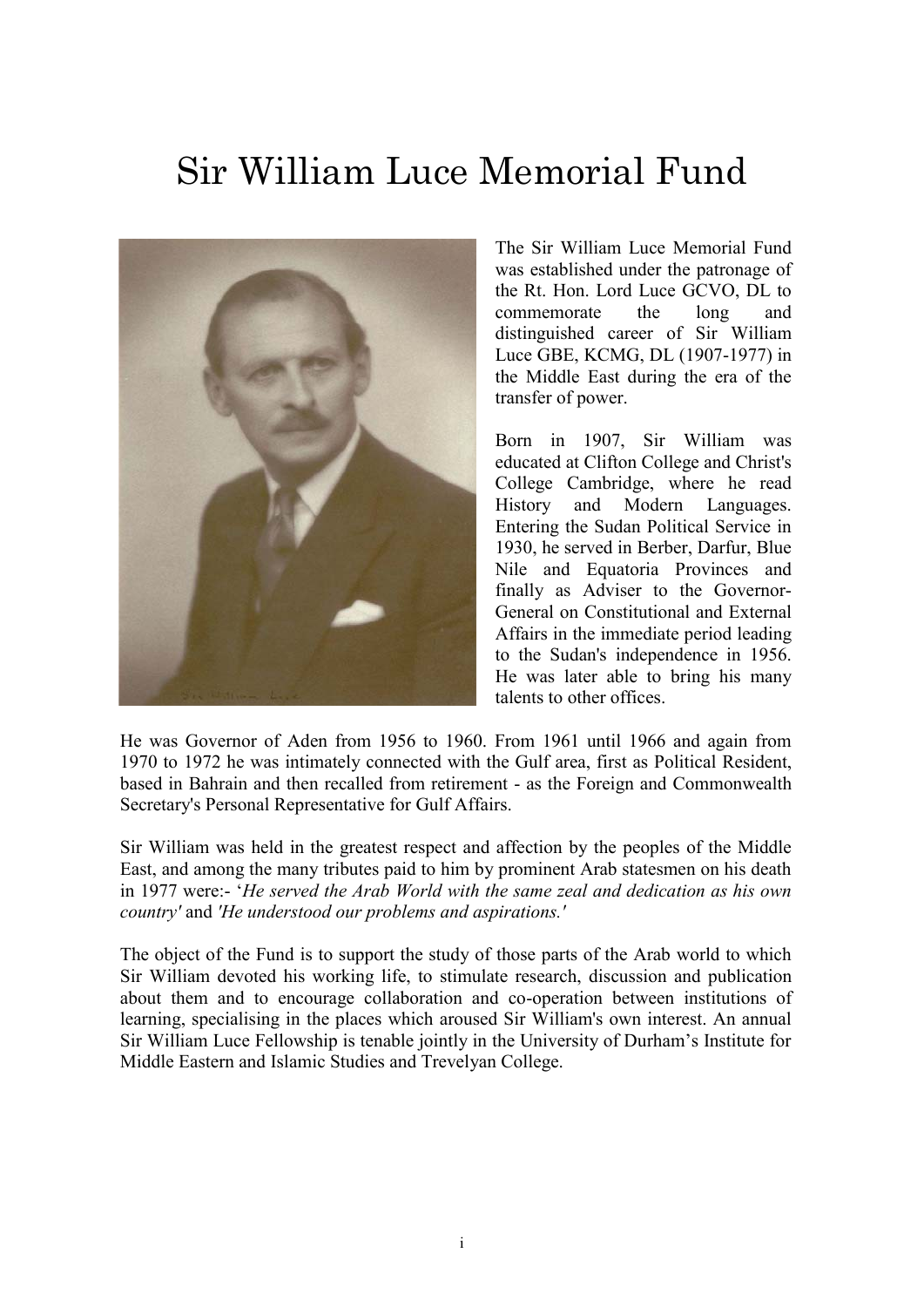## **Durham Middle East Papers Sir William Luce Publication Series**

#### No. 1 **Professor Bushra Babiker**

Khartoum: Past, Present and the Prospects for the future

#### No. 2 **Professor Ahmad Sikainga**

Organized Labor and Social Change in Contemporary Sudan

#### No. 3 **Dr Javad Nateghpour**

The Cultural Dimensions of Anglo-Iranian Relations

#### No. 4 **Dr Robert Copaken**

The Arab Oil Weapon of 1973-79 as a Double-Edged Sword: Its Implications for Future Energy Security

#### No. 5 **Dr John Peterson**

The Emergence of Post-Traditional Oman

#### No. 6 **Professor Gerd Nonneman**

Political Reform in the Gulf Monarchies: From Liberalisation to Democratisation? A Comparative Perspective

## No. 7 **Dr Steven Wright**

Generational Change and Elite Driven Reforms in the Kingdom of Bahrain: Opportunities and Challenges for Future Initiatives

#### No. 8 **Dr Rogaia Mustafa Abusharaf**

Ina Beasley: Her Perspectives on Women"s Prospects in British Sudan

#### No. 9 **Professor Peter Woodward**

Sudan: Political Transitions Past and Present

#### No.10 **Dr Leben Moro**

Oil Development Induced Displacement in the Sudan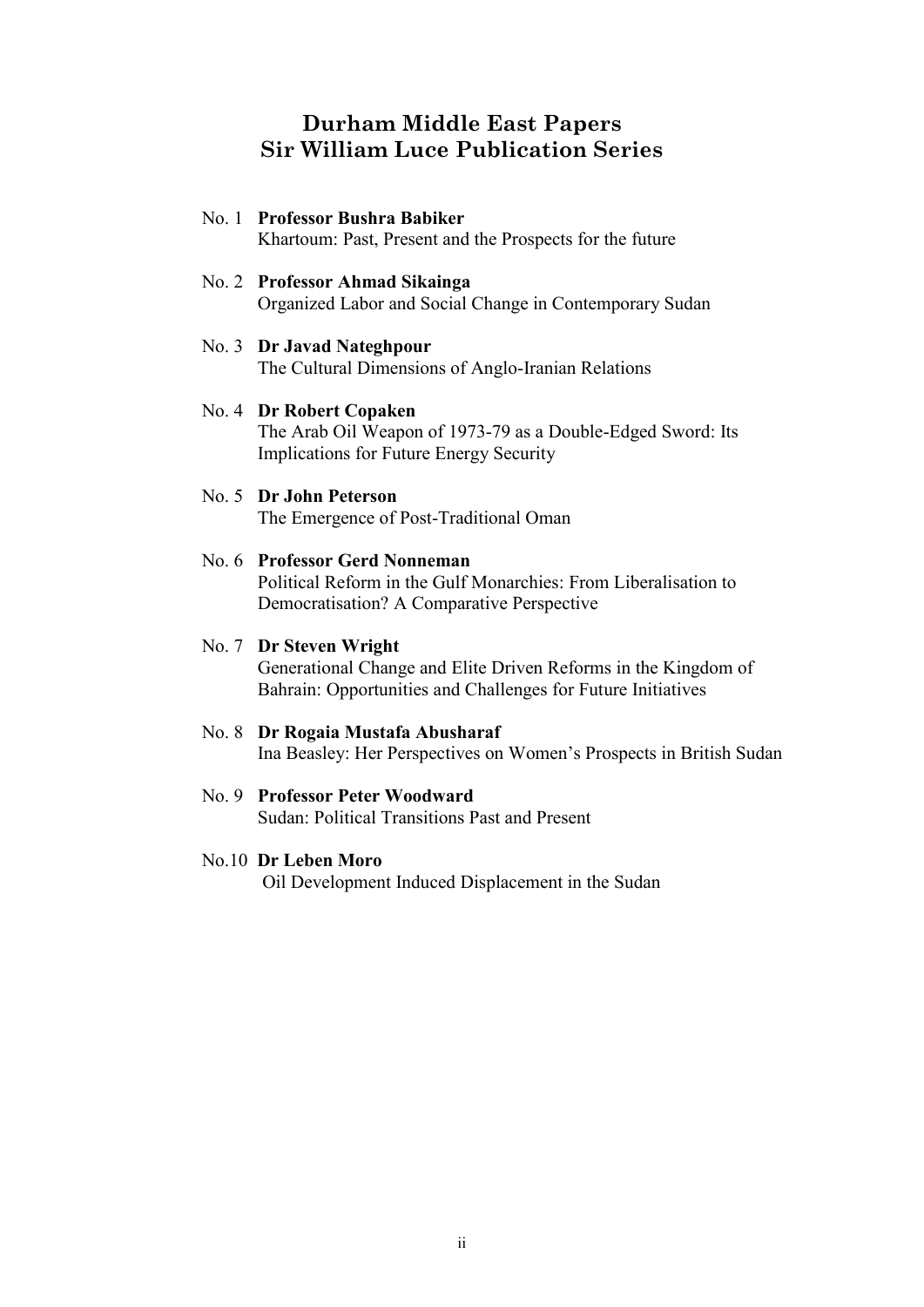# **Durham Middle East Papers Sir William Luce Publication Series**

**\*\*\*\*\*\*\*\*\*\*\*\*\*\*\*\*\*\*\*\*\*\*\*\*\*\*\*\*\*\*\*\*\*\*\*\*\*\*\*\*\*\*\*\*\*\*\*\***

# **Oil Development Induced Displacement in the Sudan**

**\*\*\*\*\*\*\*\*\*\*\*\*\*\*\*\*\*\*\*\*\*\*\*\*\*\*\*\*\*\*\*\*\*\*\*\*\*\*\*\*\*\*\*\*\*\*\*\***

*by*

**Leben Moro**

*Sir William Luce Fellowship Paper No. 10*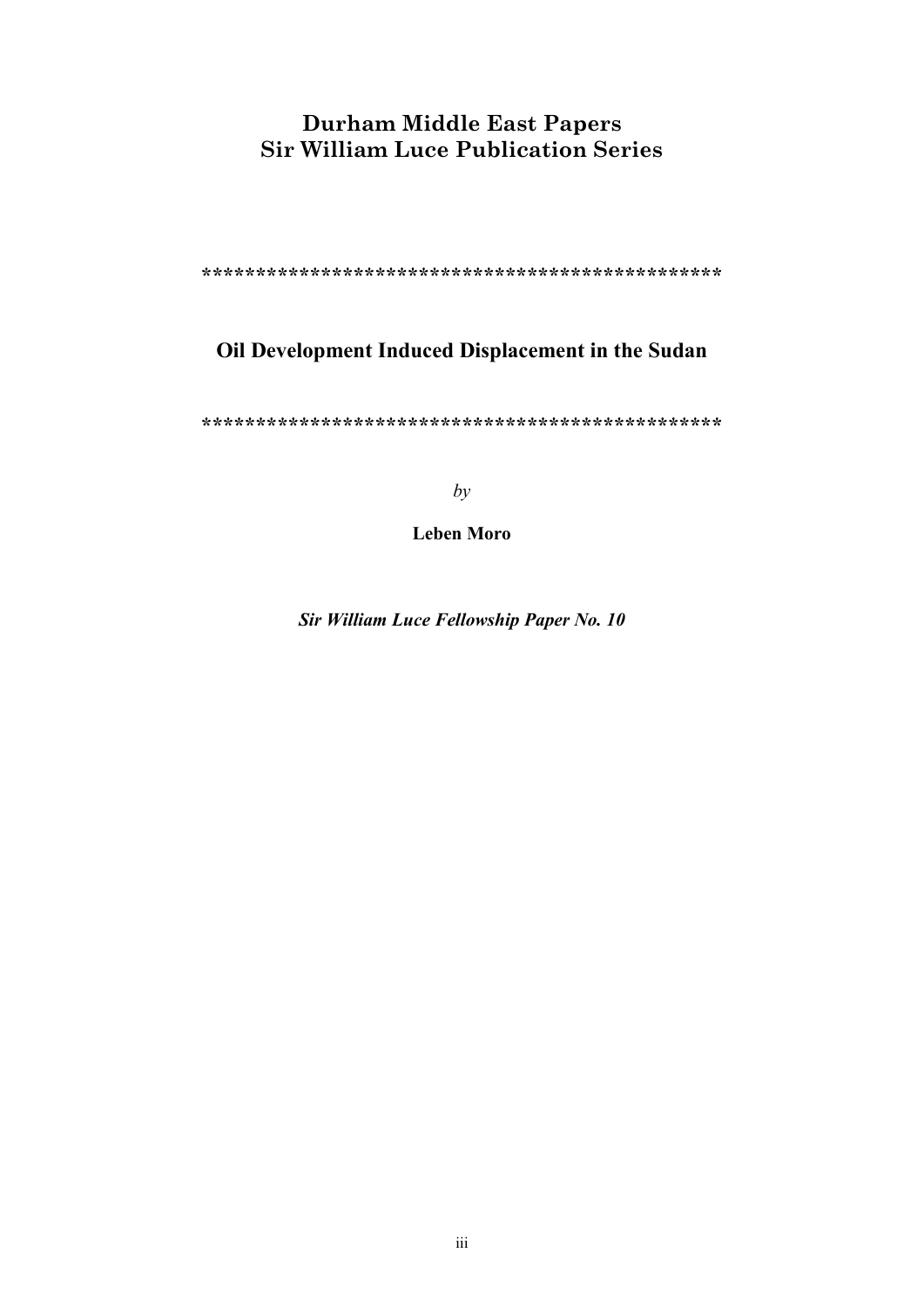## **Sir William Luce Fellowship Paper No. 10 Durham Middle East Papers No. ISSN 1476-4830 September 2009**

The Durham Middle East Papers series covers all aspects of the economy, politics, social science, history, literature and languages of the Middle East. Authors are invited to submit papers to the Editorial Board for consideration for publication.

The Sir William Luce Paper Series is a special edition of the Durham Middle East Papers.

| <b>Series Editor:</b>   | Dr Colin P Turner                                                                                                                                                                               |  |  |  |  |  |  |
|-------------------------|-------------------------------------------------------------------------------------------------------------------------------------------------------------------------------------------------|--|--|--|--|--|--|
| <b>Editorial Board:</b> | Dr Paul Luft<br>Dr Mehmet Asutay<br>Mr Mamtimyn Sunuodula<br>Dr Lorraine Holmes                                                                                                                 |  |  |  |  |  |  |
| <b>Published by:</b>    | Institute for Middle Eastern and Islamic Studies<br>Durham University<br>The Al-Qasimi Building<br>Elvet Hill Road<br>Durham DH1 3TU, UK<br>Tel: +44 (0)191 334 5680   Fax: +44 (0)191 334 5661 |  |  |  |  |  |  |

All rights reserved. No part of this publication may be reproduced, stored in a retrieval system, or transmitted, in any form or by any means, electronic, mechanical, photocopying, recording, or otherwise (other than short extracts for the purpose of review), without the prior written permission of the Institute for Middle Eastern and Islamic Studies, Durham University.

© Leben Moro and Durham University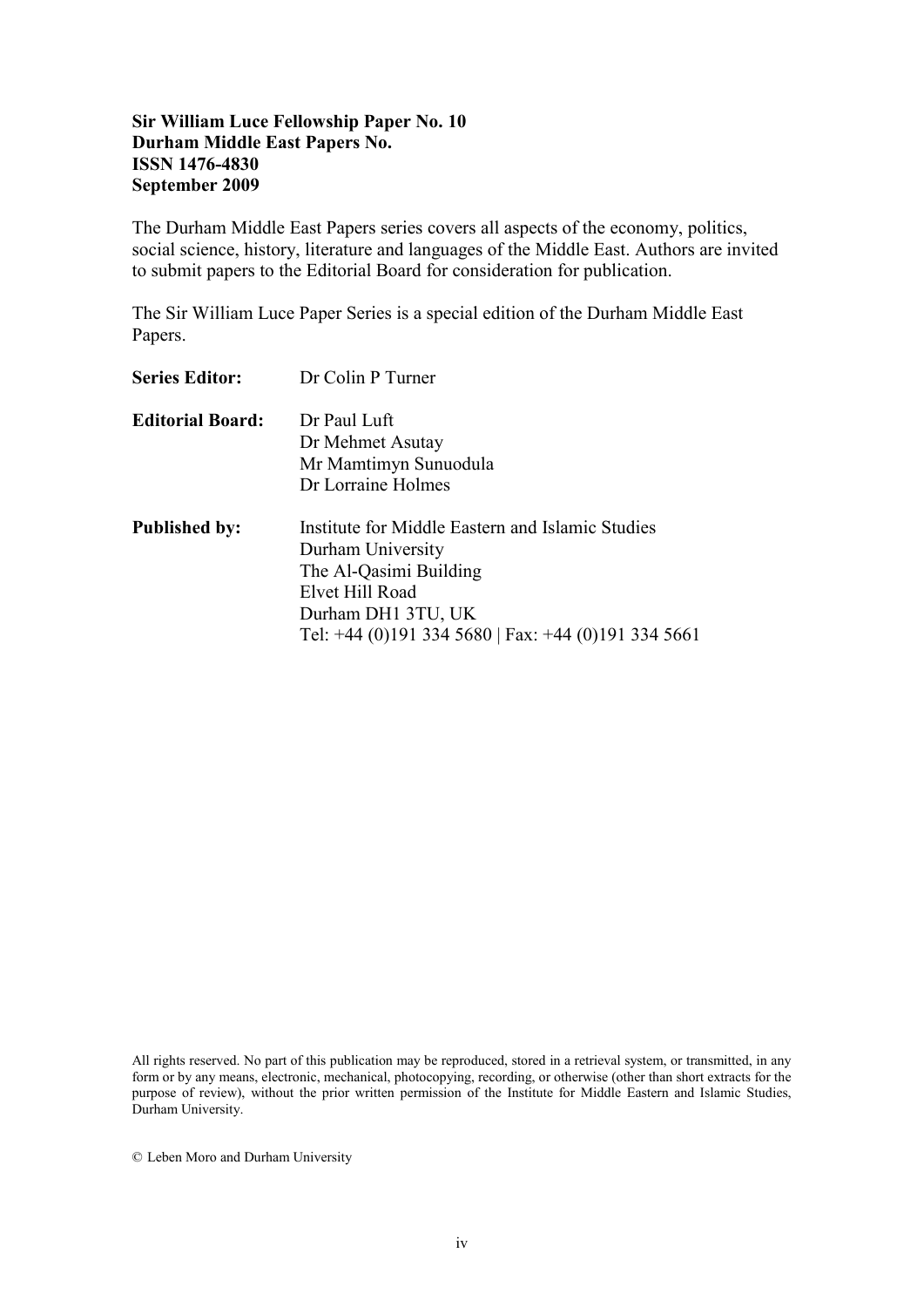**Dr Leben Moro** is a Southern Sudanese scholar currently based at the Centre for Peace and Development Studies, University of Juba, where he teaches graduate courses in Basic Refugee Problems and The Problems of Internal Displacement. He has worked with several international organisations, including World Vision International (WVI), International Relief and Development (IRD), European Coalition on Oil in Sudan ((ECOS), Open Society Initiative in East Africa (OSIEA) and Skills for Southern Sudan.

Dr Moro received his M.Sc. in Forced Migration and D.Phil. in Development Studies from the University of Oxford in 2004 and 2008 respectively. He also holds degrees from the American University in Cairo and University of Juba. His primary areas of research are development-induced displacement and resettlement, focusing on oilinduced displacement in Sudan, and forced migration. He has conducted fieldwork in the oil-bearing areas of Southern Sudan and among Sudanese refugees in Egypt, Uganda and Kenya. Some of the findings of his studies appeared in the *Journal of Refugee Studies* (Oxford University), *St Anthony's International Review* (Oxford University), *Forced Migration Review* (Oxford University), *New Internationalist* and *Pambazuka News.* At the moment, he is working on a book on Sudan's oil and its impact on the indigenous population of Southern Sudan.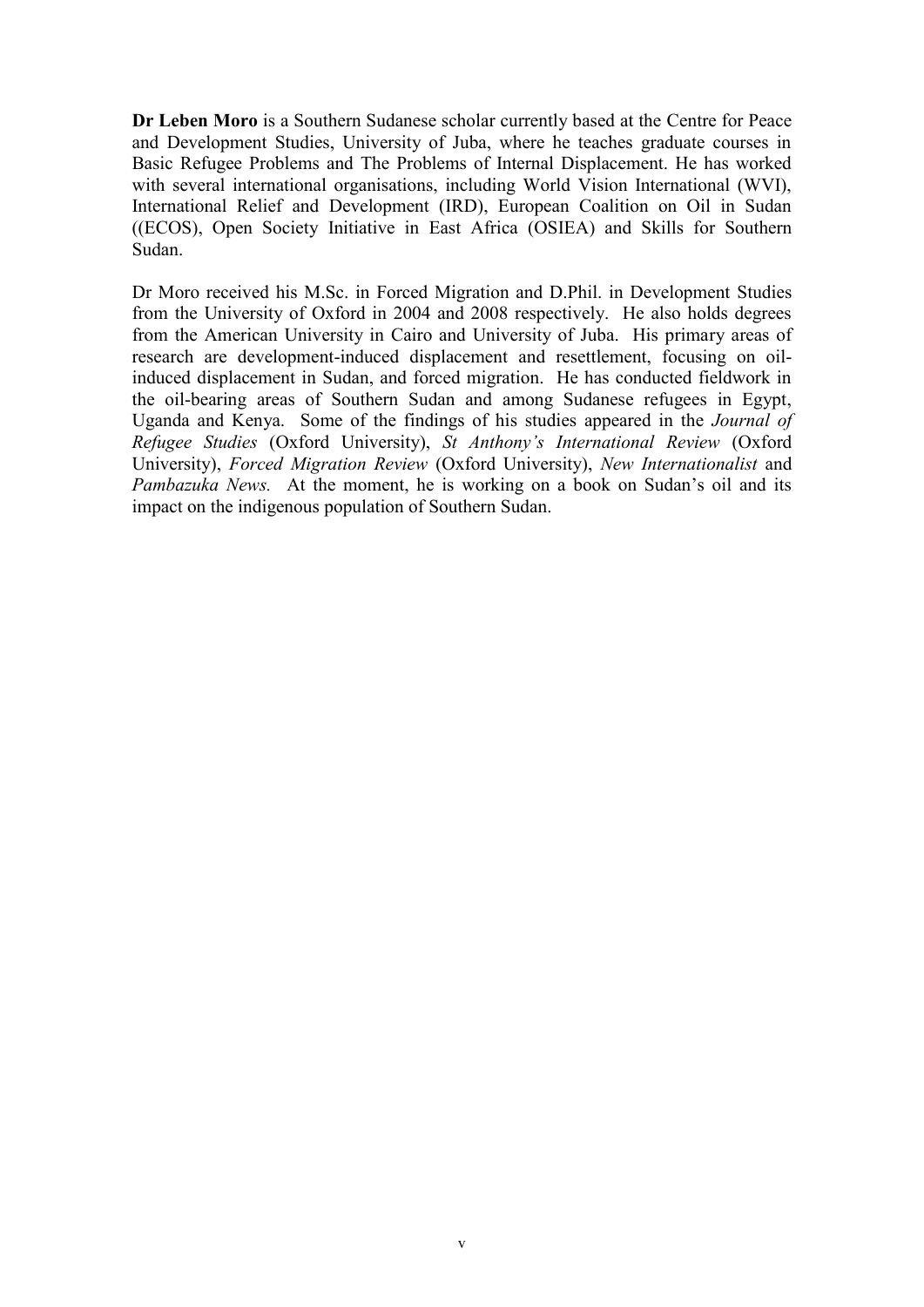## **Oil Development Induced Displacement in Sudan Leben Nelson Moro Sir William Luce Fellow 2009** Table of Contents

|    |                                                                        |                                                                          | 1              |  |  |  |  |
|----|------------------------------------------------------------------------|--------------------------------------------------------------------------|----------------|--|--|--|--|
|    | 2. Pre-war Oil Activities and Rising Political Tensions--------------  |                                                                          |                |  |  |  |  |
|    | 2.1.                                                                   |                                                                          | $\overline{2}$ |  |  |  |  |
|    | Chevron and local Dinka and Nuer----------------------------<br>2.2.   |                                                                          |                |  |  |  |  |
|    | 2.3.                                                                   |                                                                          | 5              |  |  |  |  |
|    |                                                                        |                                                                          | 5              |  |  |  |  |
|    |                                                                        |                                                                          | 5              |  |  |  |  |
|    |                                                                        |                                                                          | 6              |  |  |  |  |
|    |                                                                        |                                                                          | 7              |  |  |  |  |
|    |                                                                        | 3. Wartime Oil Activities and Mass Displacement--------------------<br>8 |                |  |  |  |  |
|    | Chevron attacked and forced out-------------------------------<br>3.1. |                                                                          |                |  |  |  |  |
|    | 3.2.                                                                   |                                                                          | 10             |  |  |  |  |
|    |                                                                        |                                                                          | 13             |  |  |  |  |
|    |                                                                        |                                                                          | 14             |  |  |  |  |
|    |                                                                        |                                                                          | 15             |  |  |  |  |
|    |                                                                        |                                                                          | 16             |  |  |  |  |
|    |                                                                        | 4. Post-war Oil Activities and Ongoing Displacement----------------      | 17             |  |  |  |  |
|    |                                                                        | 4.1. Land expropriation at Paloich-----------------------------          | 17             |  |  |  |  |
|    | 4.2.<br>Property destruction at Maker and Manyo-------------------     |                                                                          |                |  |  |  |  |
|    | 4.3.<br>Worsening North-South border disputes----------------------    |                                                                          |                |  |  |  |  |
|    | 4.4.                                                                   |                                                                          | 18             |  |  |  |  |
| 5. |                                                                        |                                                                          | 19             |  |  |  |  |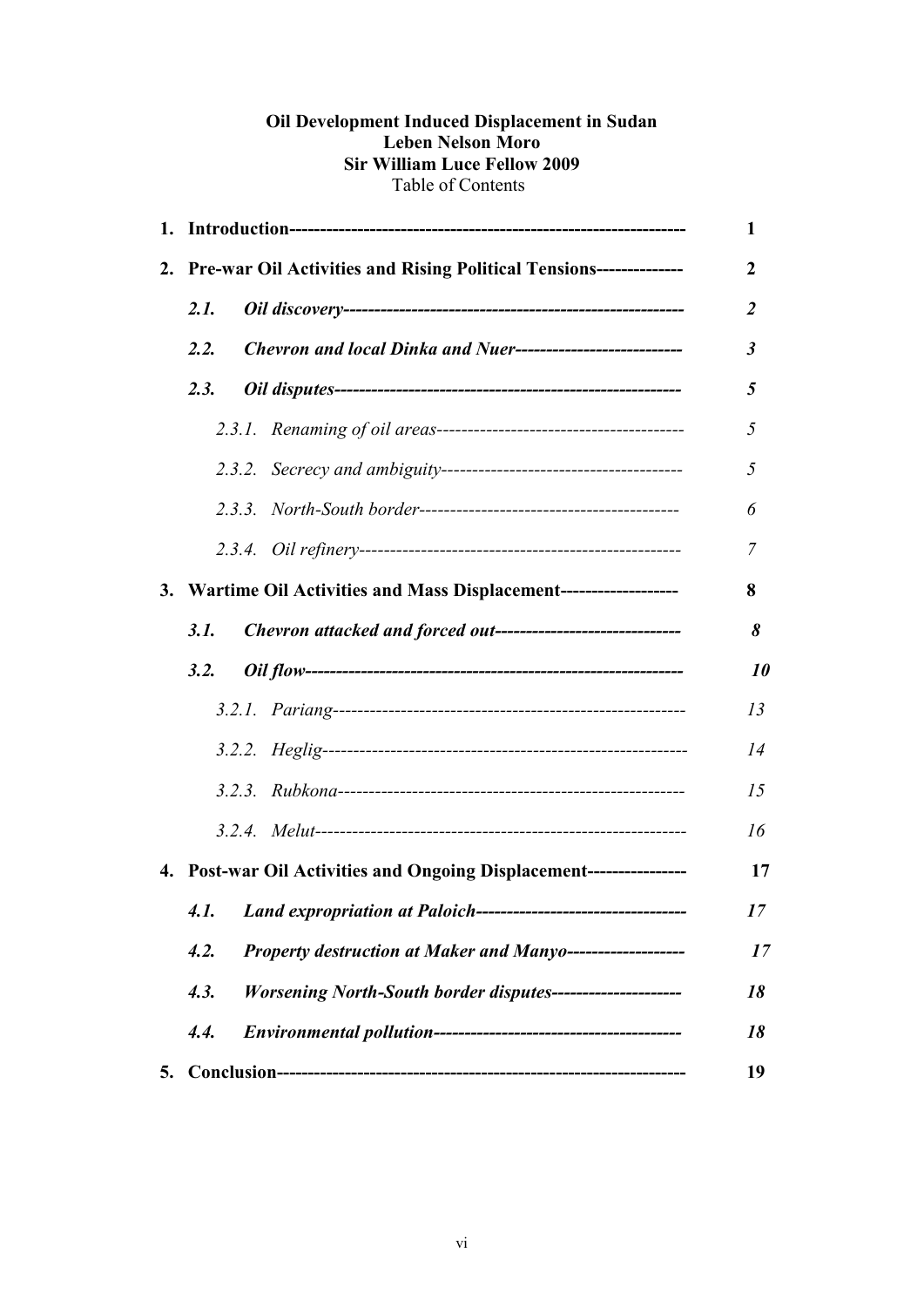#### **1. Introduction**

1

Since the Anglo-Egyptian colonial epoch (1898-1956), development in Sudan has mainly been based on large-scale projects, such as the Gezira Irrigation Scheme, Rahad Irrigation Scheme, Jonglei Canal, oil exploitation, Merowe Dam and rain-fed mechanized agricultural schemes. Without doubt, these projects, implemented in the name of the 'national interest,' have benefited the country immensely. Nonetheless, it is also true that they have been associated with conflicts and displacement as people who feel marginalized resort to arms against the state so as to secure their interests. This paper analyses the conflict and displacement linked to oil development in Southern Sudan, a region that suffered two long wars since the British and Egyptian colonial regime was ended in 1956 and Northern "Arab"<sup>1</sup> and Muslim elites assumed power.

The first war began a few months before independence and ended in 1972 with the signing of the Addis Ababa Agreement by the Anyanya rebel group and the government. The second war broke out in 1983 and ceased in 2005, when the Southern-based Sudan People's Liberation Movement/Army (SPLM/A) and the government concluded the Comprehensive Peace Agreement (CPA). To a great extent, Southern Sudanese resumed fighting in 1983 so as to secure their interests in oil, which although developed in the name of the "national interest" serves mostly the interests of its main beneficiaries: "Ara" and Muslim elites and their supporters in the North. The indigenous people of the oil-rich parts of the South bore the brunt of the war, which escalated since oil exports started 1999. An estimated 204,500 people were internally displaced within Unity State from mid-1998 to February 2001.<sup>2</sup> The UN reported that some 110,000-180,000 people had been displaced or re-displaced between October 2000 and February 2003 in the same region.<sup>3</sup> In the first quarter of 2002 alone, between 150,000 and 300,000 people were displaced. Similarly, Upper Nile State suffered severe human displacement.

The bitter experience of Sudan, however, is not unique. Other low income, oil-rich countries, such as Angola, Nigeria and Equatorial Guinea, had or continue to experience conflicts and displacement associated with the exploration and extraction of oil and other natural resources.<sup>4</sup> Indeed, Ian Bannon and Paul Collier succinctly observed that "the presence of abundant primary commodities, especially in lowincome countries, exacerbates the risks of conflict and, if conflict does break out, tends to prolong it'.<sup>5</sup>

<sup>&</sup>lt;sup>1</sup> Most of the Northern Sudanese who identify themselves as "Arab" have Arab and African ancestry. "Arabs" form a large portion of the population of the North. The people of the South, which is nearly one-third of the area of the country, are entirely black Africans.

<sup>2</sup> Human Rights Watch, *Sudan, Oil and Human Rights,* (New York, Human Rights Watch, 2003), p. 416.

<sup>&</sup>lt;sup>3</sup> UNOCHA, 'Sudan: Mid-Year Review', (New York and Geneva, United Nations). http:reliefweb.int/ <sup>4</sup> Denny, Charlotte, 'Oil Firms Secretly Finance Crooked Regimes', *The Guardian*, 24 March 2004; Drohan, Madelaine *Making a Kill: How and Why Corporations Use Armed Force to do Business,*  (Toronto, Tandom House, 2003); Frynas, J. George, "The Oil Boom in Equatorial Guinea", *African Affairs,* Vol.103, No.413, 2004, p.527-546.

<sup>5</sup> Bannon, Ian and Collier, Paul, *Natural Resources and Violent Conflicts,* (Washington DC, The World Bank, 2003), p. ix.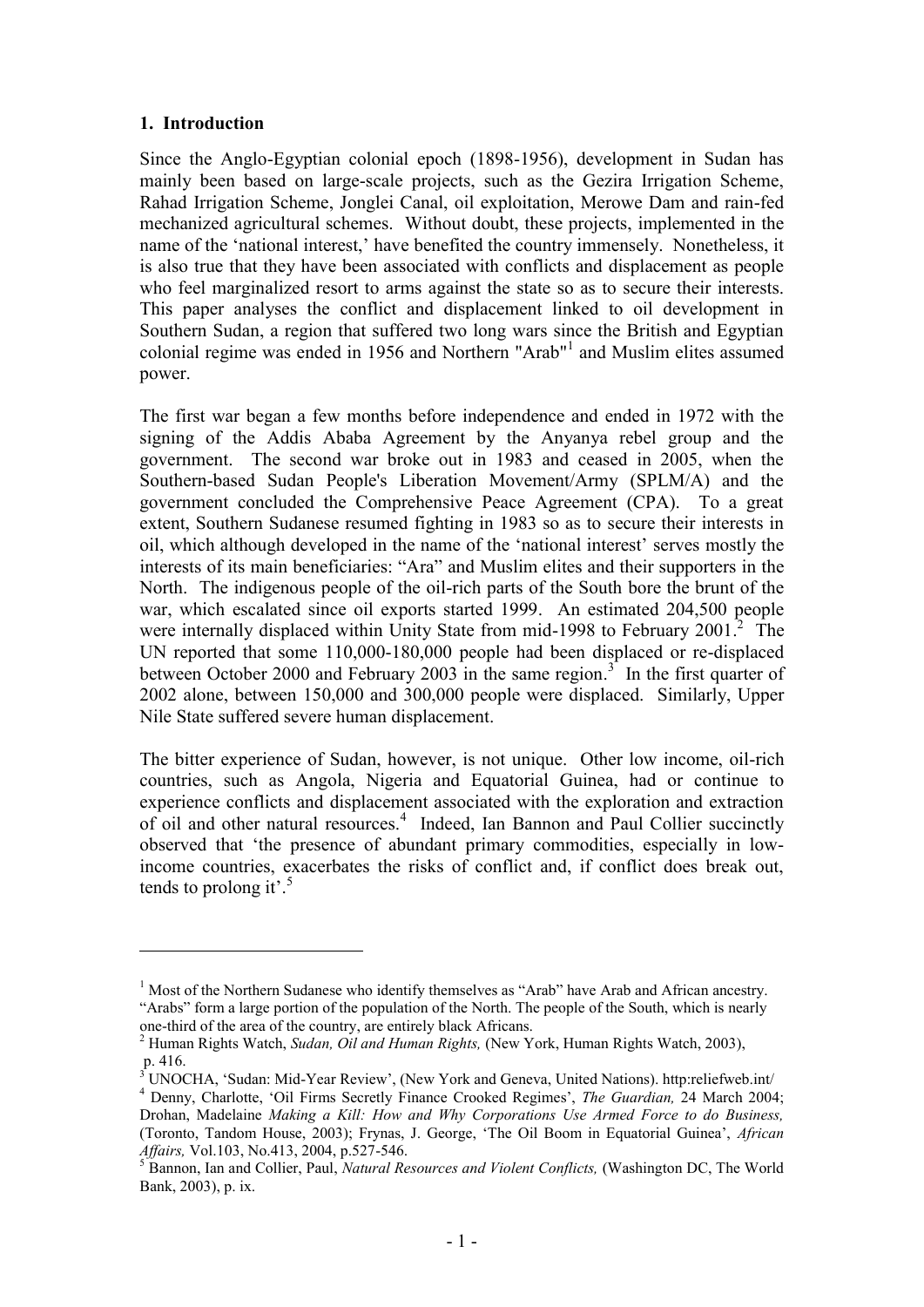It is, however, the case that exploitation of oil and other natural resources is not always associated with negative outcomes. Indonesia achieved impressive economic growth during the 1970s and 1980s because of its massive oil and gas reserves.<sup>6</sup> Oilrich African countries, including Angola and Sudan, have attracted significant foreign investments, fuelling spectacular economic growth. However, the economic benefits are often concentrated in national capitals.<sup>7</sup> For example, Sudan's capital, Khartoum, witnessed an impressive economic progress since oil exports began in 1999. Other parts of the country, particularly the oil areas, have mostly known violence and displacement.

The paper is organized as follows: Section 2 discusses the discovery of oil by Chevron Oil Company and its repercussions for the local people in the oil areas and for the Addis Ababa Agreement. Section 3 deals with development of oil resources in the midst of the second war and the mass displacement of local people. Section 4 delves into the ongoing displacement after the war ended. And the last section concludes.

I collected much of the information for this paper in 2006 and early this year in Upper Nile and Unity States of Southern Sudan, where I held interviews with politicians, local leaders and ordinary people, oil workers, and aid workers. Moreover, I consulted published works, newspapers articles and NGO reports that deal with oil issues. In addition, I read materials in the Sudan Archive that tackle development in general and oil in particular.

#### **2. Pre-war Oil Activities and Rising Political Tensions**

The discovery and development of oil in Southern Sudan during the Addis Ababa Agreement period (1972-1983) did not cause serious difficulties for the local Dinka and Nuer. However, it led to serious tensions between Northern and Southern elites. As Peter Woodward pointed out, "[the] discovery of oil turned from dream to nightmare as politicians North and South wrangled over Chevron"s discovery of the field near Bentiu'.<sup>8</sup>

## *2.1 Oil Discovery*

1

In 1974, Chevron was granted a licence to prospect for oil on  $516,000 \text{km}^2$  of territory in the South and South-western Sudan. Four years later, it discovered oil in Abu Gabra and later made more discoveries. By 1981, it had sunk 24 wells, of which 12 were dry.<sup>9</sup> The most promising finds were in Unity field, Bentiu district. Chevron also explored for oil outside the area where the promising Unity field was situated in

<sup>6</sup> Rosser, Andrew, "Escaping the Resource Curse: The Case of Indonesia", *Journal of Contemporary Asia*, Vol.37, No.1, 2007, p.38-58.

<sup>&</sup>lt;sup>7</sup> Ferguson, James, *Global Shadows: Africa in the Neoliberal World Order*, (Durham (N.C.), Duke University Press, 2006).

<sup>8</sup> Woodward, Peter, *The Horn of Africa: State Politics and International Relations,* (London, I.B.Tauris, 1996), p.49.

<sup>9</sup> Boulis, Nagi Saliem, "Exploration goes on", *Sudanow*, Vol.5, No.9, September 1981.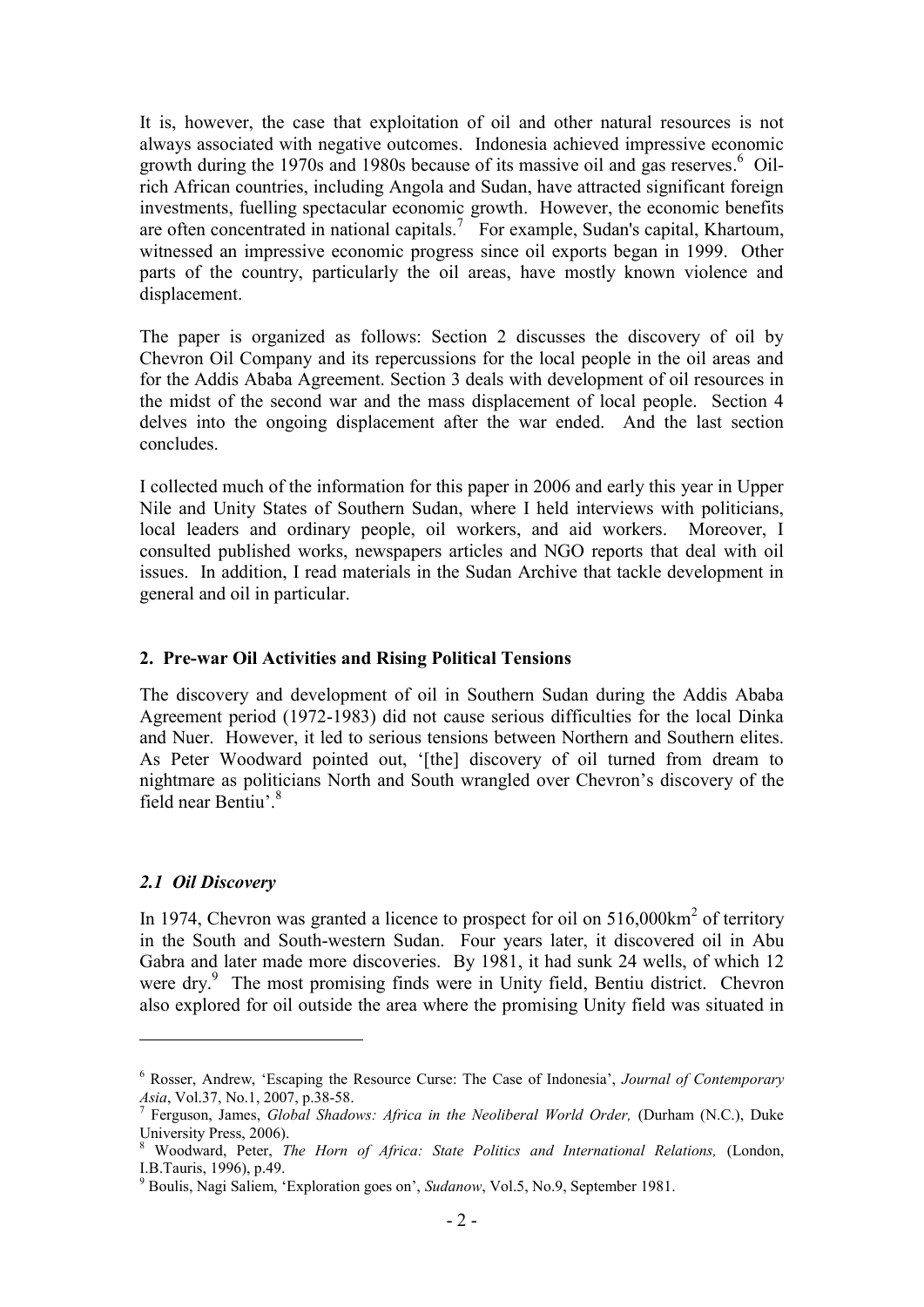an area south of Bahr al Ghazal River, close to Bentiu town. In 1981, it found oil in Adar Yel, located south of Melut town, which is about 120km northeast of Malakal town. By April 1982, Chevron was reported to have completed the drilling of three exploratory wells in the Melut area.<sup>10</sup>

Towards the end of 1980, the government awarded an area covering about 170,000km<sup>2</sup> in Blocks B and C lying south and adjacent to Chevron's concession to Total of France<sup>11</sup>. Other partners in the joint production-sharing concession were International Energy Development, Kuwait Foreign Exploration Company, and the Sudanese state-owned General Petroleum Corporation.

This progress in oil prospecting and development thrilled elites in the central government. However, the local Dinka and Nuer inhabitants of the oil areas were not fully informed about the intentions of the foreigners scouring their land for oil.

## *2.2 Chevron and local Dinka and Nuer*

Chevron mainly operated in the bush, paid compensation to people negatively affected by oil activities, and provided jobs to the local Dinka and Nuer eager to work. Nonetheless, some people were irritated by the fact that it did not fully consult with local people.

The local leader of the Nuer from Unity State in Malakal, Omda Makwac, explained the coming of Chevron people to his homeland:

*"People came from the North to look for oil in our land during Nimeiri's time in power. Oil activities started in 1980 and went on up to 1984. They came to Ler, and then to Benet, Mankien and later to Rik. They never came to the town itself but operated in the* khalla *[bush]. These foreigners were white men and* jallaba *[Northerners]. There were no Southerners amongst them. It was good to know that we had oil but the white men and* jallaba *were taking it away. That time we did not fully understand what was happening. We had few educated people. Now we have many people with education. If strangers come to our land, they will be asked about their intentions*." 12

The taking of land and destruction of property by Chevron caused resentment, however. Apparently, the payment of compensation avoided the outbreak of organized dissent. A Nuer teacher in Malakal explained the stance of the local people toward the destruction of property:

*"They were destroying homes and* luaks *[cattle byres]. I know of the destruction of* luaks *in Kuol Nak and Kwach in Eastern Jikany Nuer land.* 

1

<sup>10</sup> "Sudan:Two New Discoveries in Southwest Sudan", *Middle East Economic Survey,* Vol.25, No.26, 12 April 1982, p.6.

 $11$  A map showing oil concessions is accessible from the website of the European Coalition on Oil in Sudan. http://www.ecosonline.org.

<sup>&</sup>lt;sup>12</sup> Interview with Omda Makwac in Malakal on 12 August 2006.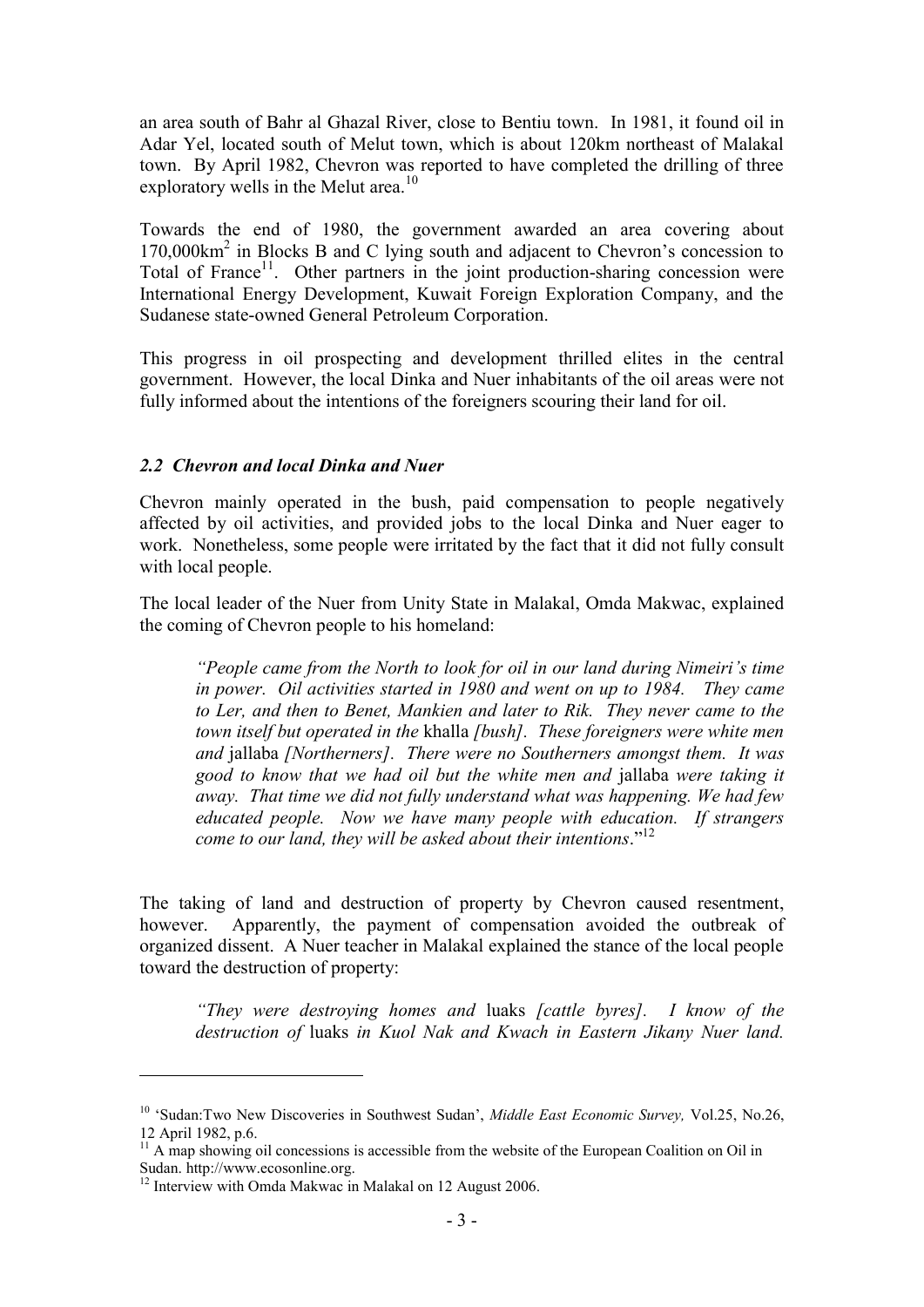*People could not resist. How could we resist? The path or road would be constructed up to the edge of the homestead. Then they would tell the people that they needed to destroy the houses within it and that the people should take money as compensation. We had to take the money offered and relocate to*  other places."<sup>13</sup>

Most people, however, insisted that Chevron activities were beneficial for local people. For example, a Dok Nuer from Ler County narrated a popular story about a Chevron surveyor and a Nuer man called Kuiwok:

*"A Chevron surveyor found oil under Kiuwok's* luak*. He asked Kiuwok, if something valuable is found* fi sika sakit bi nadi sunu*? [on road and belonged to one, what was it called?] Kiuwok replied that in Nuer such a thing would be called bang. The Chevron people renamed the place* bang*. Then the surveyor told Kiuwok that there was oil under his* luak *and he should tell the value of his property. Kiuwok said it was worth three million Sudanese pounds. Chevron paid the three million and an additional two million, totalling five million. Kiuwok used two million to buy cattle, one million to buy a house, and the rest he put aside for his children. He was very happy to leave his old* luak." 14

*Bang* became part of the present Block 5A, opened up for intensive oil development by a consortium led by the Swedish oil company Lundin Oil AB, which established its field base at Thar Jath.

Some local people particularly appreciated the fact that the Chevron workers did not interfere with traditional ritual sites, which the local people wanted to be preserved. Chabbany, a Dinka from Pariang, had this to say about Chevron workers who came to his village:

*"Chevron wanted to make a line/path through our shrine, which was situated close to the* luak*. They told our elders to either relocate or destroy the shrine and take money as compensation for the damage. Our elders rejected the demand of the oil workers. The Chevron people heeded the view of our elders and, instead, made the line/path to pass in a different location. This happened in 1982."*<sup>15</sup>

Local people also benefited from employment opportunities. For example, a group of Eastern Jikany Nuer men, whom I met in Malakal, told me that young men from their villages worked with Chevron and used their income to acquire cattle.

While Chevron and the local people were generally enjoying peaceful relations, President Jaafar Nimeiri's ties with Southern elites were deteriorating. Nimeiri sought

1

<sup>&</sup>lt;sup>13</sup> Interview with Nuer teacher in Malakal on 5 February 2006.

<sup>&</sup>lt;sup>14</sup> Interview with Dok Nuer man in Bentiu on 23 August 2006.

<sup>&</sup>lt;sup>15</sup> Interview with Chabbany in Malakal on 10 June 2006.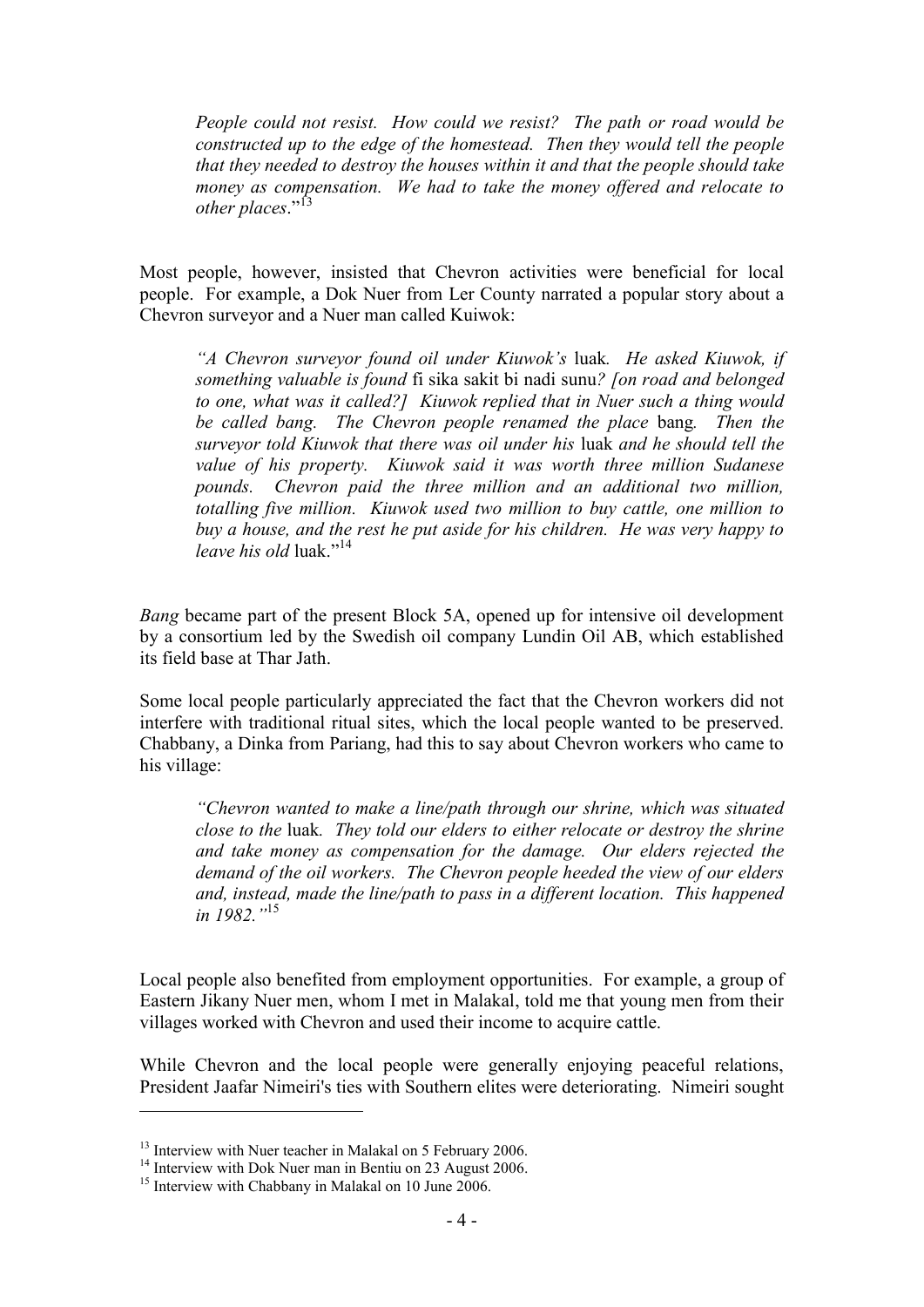to control the development of oil resources. Southern elites opposed this. Chevron sided with Nimeiri, raising the ire of the Southerners.<sup>16</sup>

## *2.3 Oil Disputes*

The most serious disputes between President Nimeiri and Southern elites were over naming of oil wells and oil areas in the South, transparency in oil matters, the North-South border, and the location of a proposed oil refinery. This scramble over oil played a major role in the collapse of the Addis Ababa Agreement in 1983.

## *2.3.1 Renaming of Oil Areas*

Southerners wondered why "wells in Southern region [were] baptized with political names, such as "Unity Wells" and "Unity Field", while those in the North carried local names'.<sup>17</sup> Many of them saw the selection of political names by leaders in the North as intended to undermine their control of oil areas in the South. A related disagreement concerned a proposal to create "Unity Region" - comprising Bentiu and Gogrial Area Councils from the South, and Abyei, Fulla, Kadugli and Dilling Area Councils in Southern Kordofan - to be controlled by the office of the presidency. 18 Southerners perceived this as a cynical attempt to remove oil-rich Southern areas from the control of the regional government in Juba, and opposed it strenuously.

Ultimately, Nimeiri decreed a new province called *Al Wihda* (Unity), and appointed himself as the governor of the 'oil province'. By so doing, he ensured 'the exclusion of Southern politicians and administrators from overseeing the oil industry; it had now become the special preserve of the president'.<sup>19</sup>

## *2.3.2 Secrecy and Ambiguity*

<u>.</u>

According to Peter Nyuot Kok, oil policy was formulated by a small group of elites "comprising the President, a few palace aides, the Minister of Energy and Mining, Chevron and a few expatriate mediators'.<sup>20</sup> Southern marginalization from oil matters was complicated by the vagueness of the Addis Ababa Agreement on economic

<sup>&</sup>lt;sup>16</sup> Alier, Abel, *Southern Sudan: Too Many Agreements Dishonoured* 2<sup>nd</sup> Edition, (Reading, Ithaca Press, 1992).

<sup>17</sup> Taban, Afred Logune, "Where and How Much is the Oil?", *Southern Sudan Magazine,* Vol.4, No.3, 1980, p. 24.

<sup>18</sup> Alier, Abel, *Southern Sudan: Many Agreements Dishonoured,* (Exeter, Ithaca, 1990), p.216.

<sup>&</sup>lt;sup>19</sup> Khalid, Mansour, *War and Peace in Sudan: A Tale of Two Countries, (London, Kegan Paul* International, 2003), p. 147.

<sup>&</sup>lt;sup>20</sup> Kok, Peter Nyuot, 'Adding Fuel to the Conflict: Oil, War and Peace in the Sudan', in Doornbos, M., Cliffe, L., Ahmed, A.G.M. and Markakis, J. (eds.) *Beyond Conflict in the Horn: The Prospects for Peace, Recovery & Development in Ethiopia, Somalia, Eriteria & Sudan,* (The Hague, The Institute of Social Studies, 1992), p.109.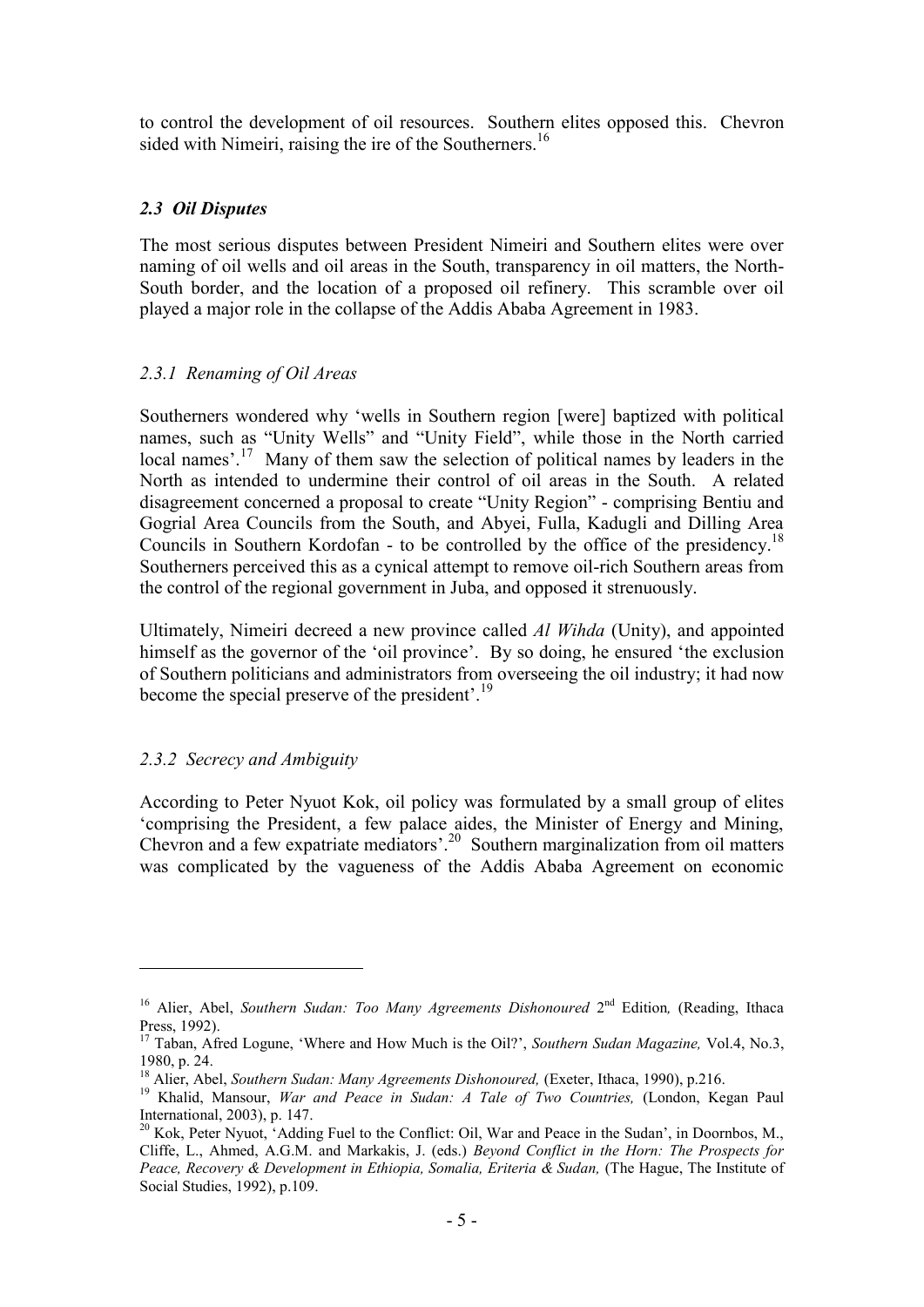allocations between the South and the North. $^{21}$  This loophole facilitated the intention of Nimeiri to monopolise oil activities.<sup>22</sup>

Southerners were also irritated with the central government elites and the mass media in Khartoum for repeatedly making dubious statements about the location of oil. Official statements and media reports repeatedly claimed that Unity 1, 2, and so forth were situated 450 miles southwest of Khartoum, and avoided mentioning that these locations were in Bentiu district. Instead of allaying the rising fears in the South, however, officials in the Ministry of Energy and Mining claimed that the complaints were unjustified since "oil was a national commodity and would be used for the benefit of the whole country'.<sup>23</sup>

#### *2.3.3 North-South Border*

1

In December 1980, the Sudanese National Assembly passed a decentralization bill that included a map indicating "obvious and even deliberate encroachment upon the territories that were ostensibly part of Southern Sudan'.<sup>24</sup> The territories slated for excision from the South and inclusion in the North comprised the copper- and uranium-rich area of Hufrat El Nahas, the oil-rich area of Bentiu, and the fertile area of Renk.

Hufrat El Nahas was annexed to Darfur in 1961 by President Ibrahim Aboud (1958- 1964), who was engaged in a bloody confrontation with the secessionist Anyanya rebel group in the south of the country, when uranium was discovered in the area.<sup>25</sup> After the war ended in 1972, however, the area was returned to Southern Sudan as part of the implementation of the Addis Ababa Agreement. At the end of 1979, President Nimeiri secretly leased the area to Chevron for oil exploration.<sup>26</sup> The 1980 decentralization bill removed the area from the South and made it part of Southern Darfur. Many Southerners opposed the attempts to shift the border southwards, compelling Nimeiri to decree that the North-South border should remain as it was at independence on 1 January 1956.

Southerners were also annoyed with Nimeiri for continuing to keep Abyei - another contested area in the North-South border region - in the North. In 1905, British colonial administrators transferred the administration of the nine Ngok Dinka chiefdoms in Abyei from Bahr al Ghazal Province to Kordofan Province in the North. According to the Regional Self-Government Act of 1972, "Southern Provinces of the

 $21$  Dallalah, Salwa K., 'Foreign Capital in the Petroleum Sector: The Case of Chevron Sudan', Thesis for M.A., (Institute of African and Asian Studies, University of Khartoum, 1985).

 $22$  Article 11 of the Addis Ababa Agreement entitles the Regional Assembly to legislate on, among other things, "Mining and quarrying without prejudice to the right of the Central Government in the event of the discovery of natural gas and minerals."

<sup>23</sup> Taban, Afred Logune, "Where and How Much is the Oil?", *Southern Sudan Magazine*, Vol.4, No.3, 1980, p.24.

<sup>&</sup>lt;sup>24</sup> Badal, Rafael K., 'Oil and Regional Sentiment in the South,' in Abd Al-Rahim, M., Badal, R.K., Hardallo, A. and Woodward, P. (eds) *Sudan Since Independence,* Aldershot, (Grower Publishing Company, 1986), p.144.

<sup>25</sup> Alier, Abel, *Southern Sudan: Many Agreements Dishonoured,* p.101.

<sup>&</sup>lt;sup>26</sup> Alier, Abel, *Southern Sudan: Many Agreements Dishonoured* 2<sup>nd</sup> Edition, p.238.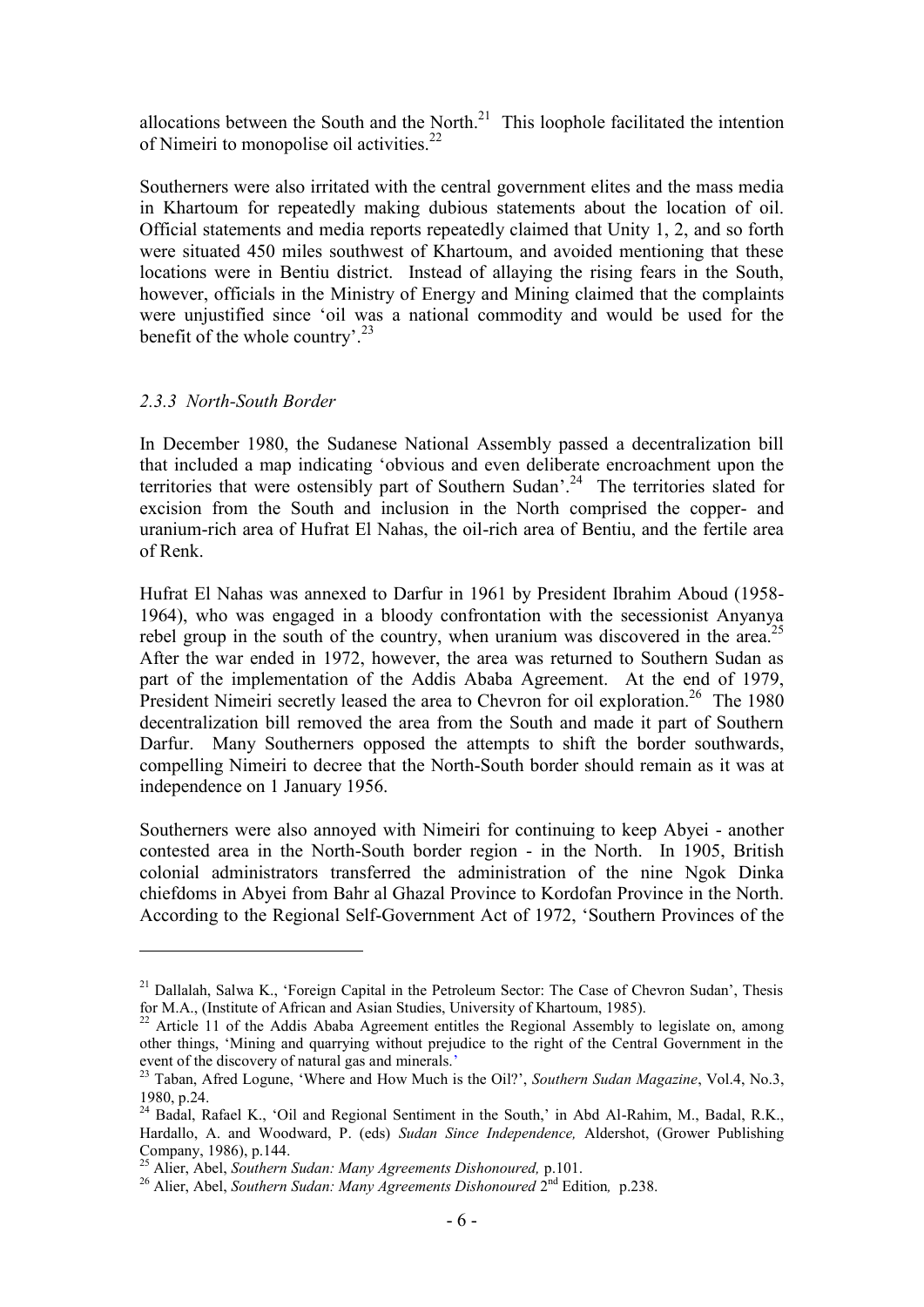Sudan means the Provinces of Bahr al Ghazal, Equatoria and Upper Nile in accordance with their boundaries as they stood on 1 January 1956, and any other areas that were culturally and geographically a part of the Southern complex, as may be decided by a referendum".<sup>27</sup> Hence, the Ngok Dinka chiefdoms were supposed to decide in a referendum to rejoin fellow Dinka in Bahr al Ghazal or remain in Southern Kordofan. This did not happen, and the Dinka of Abyei remained in the North.

## *2.3.4 Oil Refinery*

Against the wishes of Southerners, Nimeiri informed the National Assembly on 10 November 1980 that a refinery would be constructed in Kosti.<sup>28</sup> Work on the refinery was expected to begin in March 1981 and be completed at the end of 1984. In August 1981, the government, the World Bank and Chevron set up the White Nile Petroleum Company (WNPC) to manage the proposed refinery.<sup>29</sup>

The Minister of Energy and Mining, Al Tuhami, claimed that "Kosti had been selected as the refinery site in view of scientific, technical, and economic factors'. $30$ Chevron officials also preferred Kosti for the same reasons. Kosti was well served by rail, road and river transportation; and well connected to productive areas in central Sudan, where major industries such as Hajar Assalaya and Kenana sugar factories were based.<sup>31</sup> Bentiu did not have the same significance as Kosti and was dismissed as being situated 'in the middle of nowhere'.<sup>32</sup>

Southern leaders argued that the refinery should be situated in Bentiu precisely because it was so underdeveloped.<sup>33</sup> 'Chevron would be required to build roads, schools, hospitals; employment would be generated in the depressed area; and the royalties and/or taxes would help free the South from dependence on Northern budgetary support'.<sup>34</sup> Nimeiri ignored these arguments and resolved to have the refinery built in Kosti.<sup>35</sup> Abel Alier, the then leader of the autonomous Southern region, was left in the unenviable position of selling the decision that *Sudanow*  dubbed as '[a] bitter pill for the South.<sup>36</sup>

As disputes over oil development continued, the security in the South worsened. Well-armed rebels attacked vehicles and government positions, inviting reprisals by government forces mostly against civilians. The violence bred mayhem in some parts of Upper Nile. For example, the oil-rich Bentiu district was being compared to Beirut

<sup>34</sup> Taban, Alfred Logune, 'Fuelling Development? Oil: Troubled Waters,' p.19.

1

<sup>&</sup>lt;sup>27</sup> Chapter II, Article 3 (iii) of the Regional Self-Government Act of 1972.

<sup>28</sup> Taban, Afred Logune, 'Fuelling Development? Oil: Troubled Waters,' *Sudanow* Vol.6, No.6, June 1981, p.17

<sup>29</sup> Phillips, Jeffery, 'Oil and Minerals Seminar: Sovereignty with Business,' *Sudanow*Vol.6, No.12, December 1981, p.19.

<sup>&</sup>lt;sup>30</sup> Taban, Afred Logune, 'Fuelling Development? Oil: Troubled Waters,' p.18.

<sup>31</sup> Phillips, Jeffery, 'New Refinery: On Troubled Waters,' *Sudanow,* Vol.6, No.6**,** January 1981, p.33.

<sup>&</sup>lt;sup>32</sup> Phillips, Jeffery, 'Oil and Mineral Seminar: Sovereignty with Business,' 1981, p.19.

<sup>&</sup>lt;sup>33</sup> Dallalah, Salwa K., 'Foreign Capital in the Petroleum Sector: The Case of Chevron Sudan,' p.84.

 $35$  Ibid.

<sup>36</sup> Madut, Arop, 'Kosti Refinery: A Bitter Pill for the South,' *Sudanow* Vol.6, No.7, July 1981, p.22.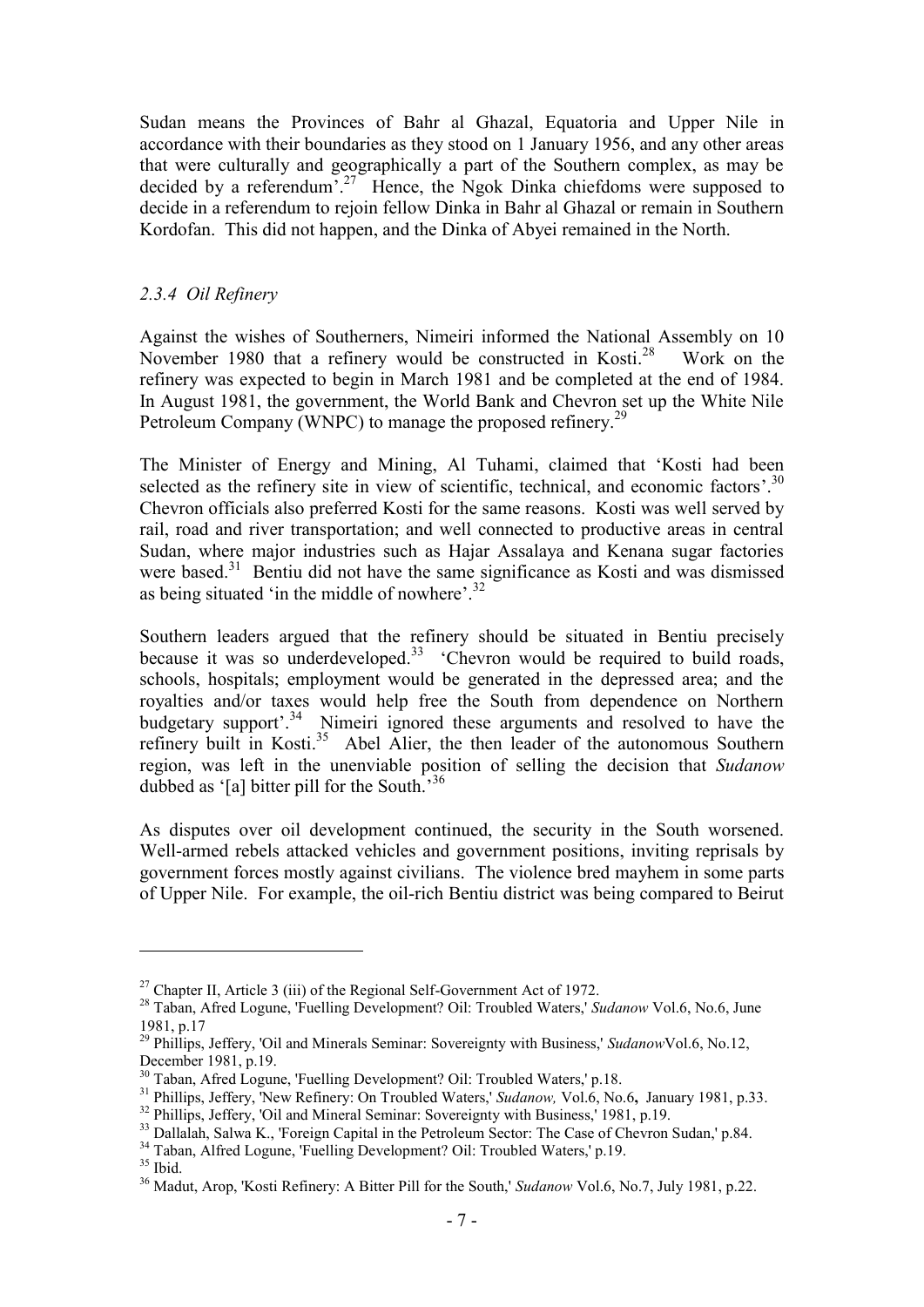and Vietnam by  $1983$ <sup>37</sup> In order to contain this rising opposition, Nimeiri decreed the re-division of the South into three regions in June 1983, which effectively abrogated the Addis Ababa Agreement. Shortly after, the Sudan People's Liberation Movement/Army was founded. In September of the same year, Nimeiri imposed *shari'a* law on the country. The action compelled more Southerners to join the SPLM/A. Without doubt, contest over oil development between central government elites and Southerners had a big role in the return to war in 1983.

#### **3. Wartime Oil Activities and Mass Displacement**

The first attacks by the SPLA were directed at the oil and Jonglei Canal projects, which were brought to a standstill in 1984. During the Omer al Bashir regime (1989 present), serious oil development resumed, culminating in the export of oil for the first time in 1999. Oil revenues were a blessing to the regime, but a curse to the civilians in the oil areas. Most of them were killed or forced to flee to Northern Sudan and other areas.

## *3.1 Chevron attacked and forced out*

In 1983, Chevron was producing an estimated 35,000 barrels per day from the Unity field and another 15,000 from Heglig; it was also planning to build a pipeline from the Unity field to Port Sudan.<sup>38</sup> The pipeline was expected to begin carrying 50,000 barrels per day in 1986, earning \$250 million annually in much needed hard currency.<sup>39</sup> However, violence thwarted the fulfilment of this hope.

The anger fuelled by the development of oil, as well as the digging of the Jonglei Canal, initially focused on the workers of Chevron and Compagnie de Constructiones Internationales (CCI), as a report by a special correspondent of the Middle East Research and Information Project (MERIP) made clear:

*"On November 15, 1983, guerillas ambushed a Chevron camp near Bentiu and took two British workers hostage for two days. The same month, nine CCI hostages were held for three days and digging on Jonglei, already twothirds complete, was suspended. In December, an American Chevron employee was shot and killed. During the first week of February, some 20 guerrillas launched an armed assault on Chevron's main camp at Rubkona, near Bentiu, killing a Briton, a Kenyan and a Filipino, and critically wounding seven other people. Chevron shut down all operations in the South."*<sup>40</sup>

<u>.</u>

<sup>&</sup>lt;sup>37</sup> Johnson, Douglas. H. and Prunier, Gerald, 'The Founding and Expansion of the Sudan People's Liberation Army", 117-141 in Daly, Martin W. and Sikainga Ahmad Alawad (eds.) *Civil War in the Sudan,* (London, British Academic Press, 1993).

<sup>38</sup> Burr, J. Millard and Collins, Robert. O., *Revolutionary Sudan: Hassan al-Turabi and the Islamist State 1989-2000,* (Leiden-Boston, Brill, 2003), p. 223

<sup>39</sup> "Report from the South: Khartoum's Greatest Challenge", *Middle East Research and Information Project,* Vol.135, September 1985, p. 11.

<sup>&</sup>lt;sup>40</sup> 'Report from the South: Khartoum's Greatest Challenge', p. 13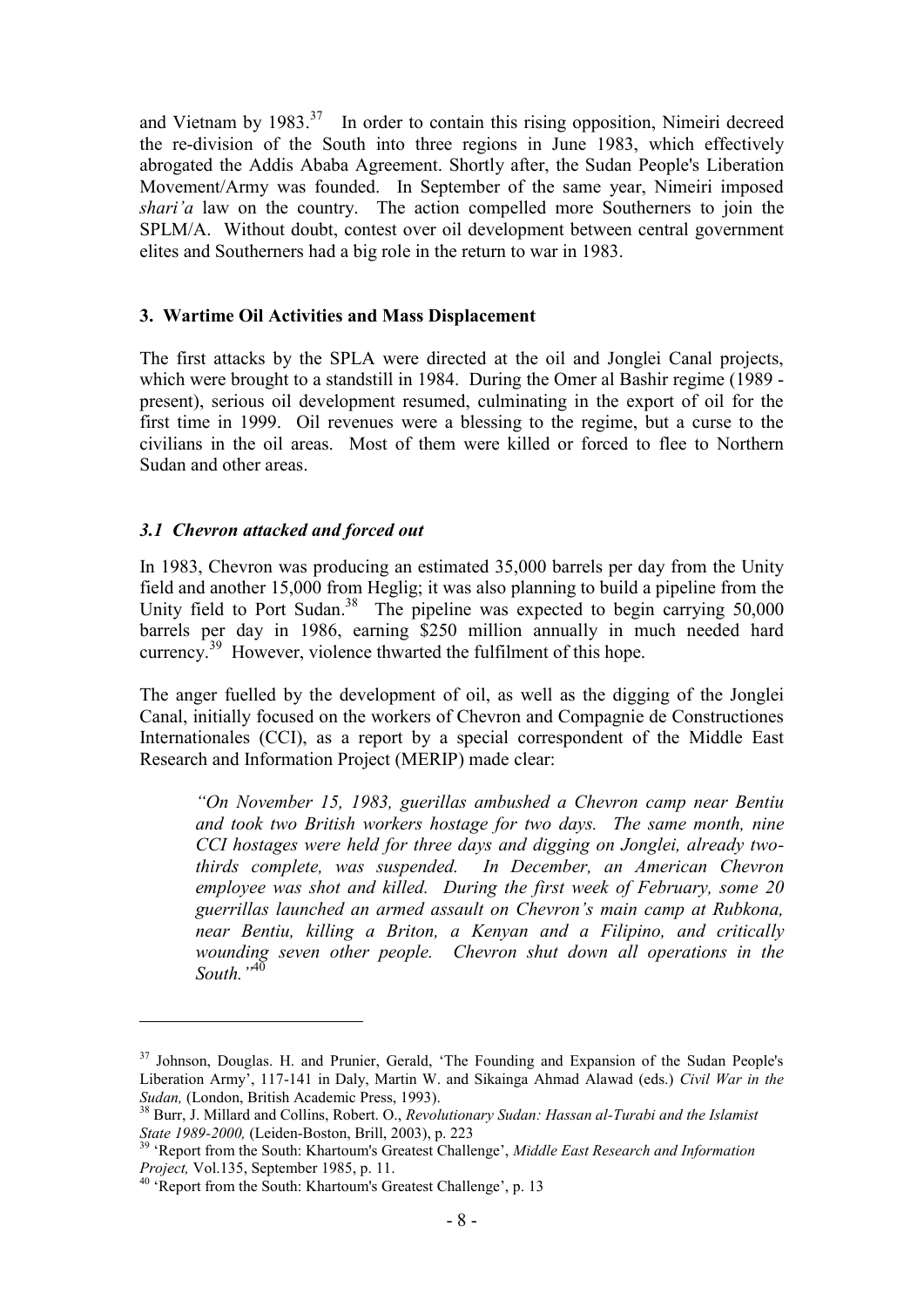Nimeiri was humiliated, and turned to the Saudi Arabian arms dealer Adnan Khassoghi so as to put pressure on Chevron to resume work. In December 1984, Khashoggi"s Triad Holding Corporation of Saudi Arabia announced "that it had entered into an agreement with the Sudanese government for the formation of a 50-50 venture – The National Oil Company of Sudan – to finance and develop Sudanese oil and gas reserves'.<sup>41</sup> The new company had the right to acquire 'oil or oil related assets held by  $3<sup>rd</sup>$  parties, such as Chevron, if the president decrees that contract under which the assets were acquired [was] not being fulfilled'.<sup>42</sup> Moreover, Nimeiri had a secret deal with Khassoghi concerning arming and training militias to counter the SPLA. 43 In October, Nimeiri had won over the Anyanya II militiamen led by William Abdallah Chuol with the promises of a cease-fire and political settlement.<sup>44</sup> Chevron agreed to resume oil development on 1 January of the following year.<sup>45</sup>

Nimeiri also recruited Arab nomads to help secure the oil areas, with some financial support from Chevron.<sup>46</sup> In the 1970s and 1980s, the expansion of mechanised farming in central Sudan forced the nomads to seek permanent grazing lands in the areas inhabited by the Dinka along the North-South border. 47 The nomads surrounded the oilfields in 1984 and displaced a large part of the local population.<sup>48</sup>

Paradoxically, the escalation of violence worked against the Nimeiri regime as more Southerners joined the SPLA. Moreover, the huge cost of waging the war - estimated at US\$400,000 a day - had negative repercussions for the economy, turning more people against the regime.<sup>49</sup> On 6 April 1985, the regime was ended by a civilian demonstration, supported by the army. The new regime, led by Major General Abdul Rahman Sawar-Dahab, also became bogged down in fighting. Nonetheless, in April 1986, it organized polls for the National Assembly which Sadiq al Mahdi"s Umma Party won. In June, Sadiq was elected prime minister. Surprisingly, he intensified the arming and training of the Arab nomads responsible for some of the worst atrocities in the oil areas.

Sadiq"s government encountered even tougher economic predicaments as it lacked the level of support the US lavished on Nimeiri. In 1987, according to Millard Burr and Robert Collins, "Sudan"s foreign debts were enormous; annual payments amounted to \$800 million, an obligation it could not possibly meet'.<sup>50</sup> The only way out of the economic quagmire was to force Chevron and other oil companies to restart oil

1

<sup>&</sup>lt;sup>41</sup> 'Sudan under Martial Law', *Middle East Economic Survey*, Vol.27, No.30, 7 May 1984, p. A10.

<sup>&</sup>lt;sup>42</sup> Dallalah, Salwa K., 'Foreign Capital in the Petroleum Sector: The Case of Chevron Sudan', p. 91.

<sup>&</sup>lt;sup>43</sup> Scroggins, Deborah, *Emma's War: Love, Betrayal, and Death in the Sudan, (London, HarperCollins,* 2002), p.88,

<sup>&</sup>lt;sup>44</sup> De Waal, Alex, 'Some Comments on Militias in the Contemporary Sudan', in Daly, M.W. and Sikainga Ahmad Alawad (eds.) *Civil War in Sudan,* (London, British Academic Press, 1993), p.152

<sup>45</sup> "Chevron and Snam Progetti Plan to Resume Operations in Sudan", *Middle East Economic Survey,*  Vol.28, No.6, 19 November 1984, p. A6.

<sup>46</sup> Scroggins, Deborah, *Emma's War: Love, Betrayal, and Death in the Sudan,* p. 88.

<sup>47</sup> Keen, David, *The Benefits of Famine: A Political Economy of Famine and Relief in Southern Sudan 1983-89,* (Princeton, Princeton University Press, 1994), p.100.

<sup>48</sup> Field, S.L., "The Civil War in Sudan: The Role of the Oil Industry", *IUD Occasional Paper*, (Braamfontein, South Africa, 2002), p. 20

<sup>49</sup> "Report from the South: Khartoum's Greatest Challenge", p. 11.

<sup>50</sup> Burr, J. Millard and Collins, Robert O., *Requiem for Sudan: War, Drought & Disaster Relief on the Nile,* (Boulder, Westview, 1985), p. 87.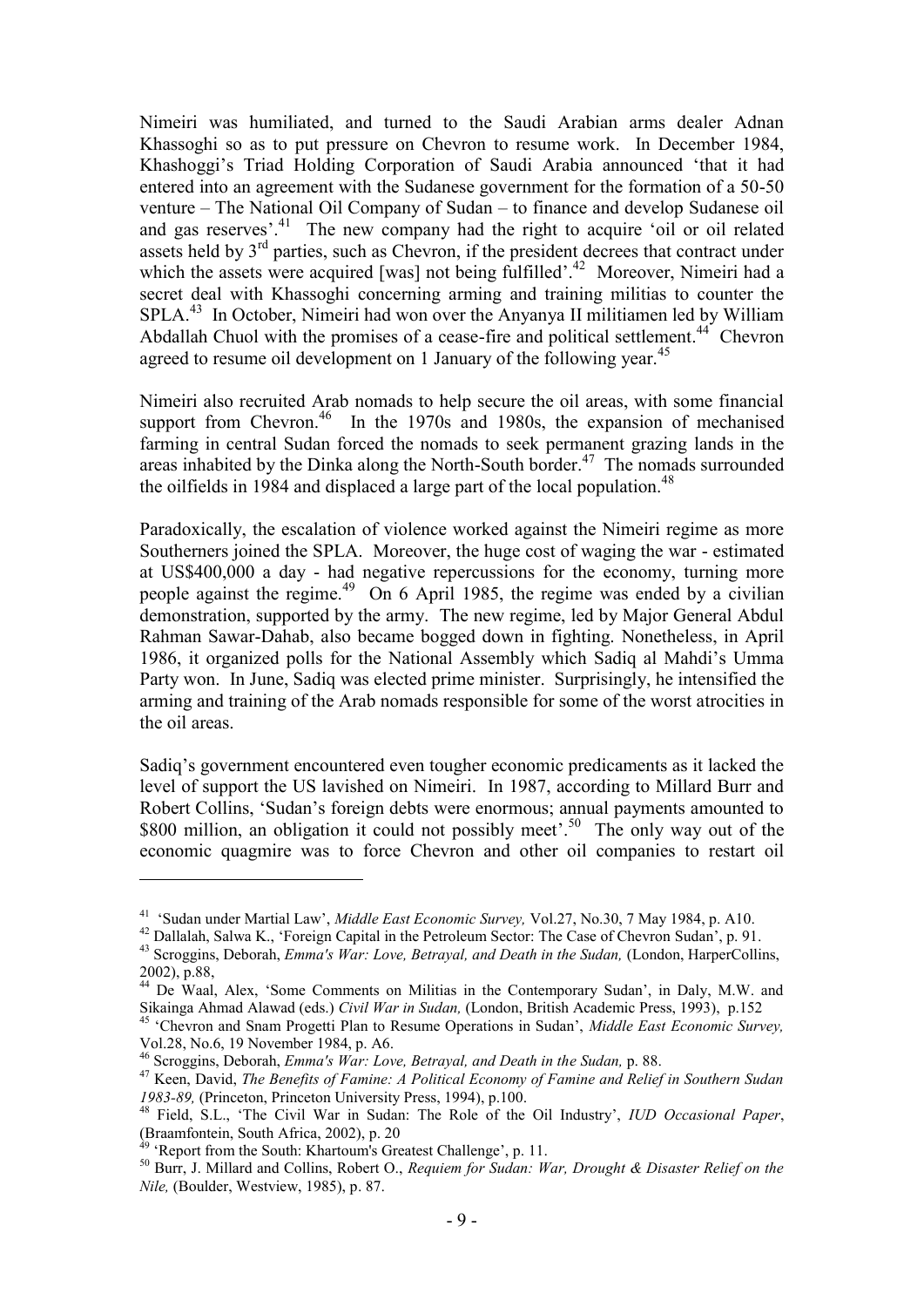development. Adam Mousa Madibu, the Minister of Energy and Mining, announced in October that the government would review concession agreements the former regime had concluded with Chevron, Shell, Sun Oil and Total - all of which he claimed were not carrying out any exploration work. 51 At the end October 1987, Madibu declared that Chevron had agreed to resume operations in January of the coming year. 52

Sadiq"s cousin, Mubarak al Mahdi, who later became the Minister of Energy and Mining, insisted that the military threat against Chevron no longer existed, for the Anyanya II rebels under the command of William Abdallah Chuol were already on the government side. 53 William Abdallah Chuol died in fighting with the SPLA in 1986. His successor Gordon Kong joined the SPLA in 1988, taking along with him 70 percent of the Anyanya II fighters. 54 This defection dealt a blow to Sadiq"s efforts to recruit tribal militias. Only the rump of Anyanya II, led by Paulino Matip, remained on the government side.<sup>55</sup>

With his hopes of restarting oil development frustrated, Sadiq"s position was weakened. In June 1989, he was thrown out of power by a coup masterminded by the fundamentalist National Islamic Front (NIF). Omer al Bashir, the coup leader, was born in 1945 in a Ja"aliyin family. He attended the Sudan Military Academy with the assistance of the NIF, and also studied at the Malaysia Military Institute.<sup>56</sup> His rule was characterized by a renewed zeal to prosecute the war. The army and militias were given free rein to kill and commit other egregious abuses. However, the possibilities of resuming serious oil development remained elusive until the SPLM/A suffered a schism in 1991, when Riek Machar and Lam Akol tried to oust John Garang from the leadership of the insurgency. They later formed factions that the government co-opted in 1997 through a short-lived peace agreement.

#### *3.2 Oil flow*

1

While containing the threat posed by the SPLA, Bashir was lining up companies to resume serious oil development. First, Chevron was eased out in 1992; second, smallsized Canadian and European companies were lured to participate in the oil project, but had to leave mainly because of an international outcry about human rights abuses; and thirdly, state-owned Chinese, Malaysian and Indian companies took control of the oil business. The following table shows the key companies that got involved in Sudan's oil sector.

<sup>51</sup> "Sudan to Review Oil Agreements with Foreign Firms", *Middle East Economic Survey,* Vol.30, No.2, 15 September 1986, p. A7.

<sup>52</sup> "Sun Oil and Chevron to Resume Exploration Activities in the Sudan", *Middle East Economic Survey***,** Vol.13, No.5, 9 November 1987, p. A8.

<sup>53</sup> Anderson, G. Norman, *Sudan in Crisis: The Failure of Democracy,* (Gainesville, University Press of Florida, 1999), p.142.

<sup>54</sup> Alier, Abel, *Southern Sudan: Many Agreements Dishonoured*, p. 254.

<sup>&</sup>lt;sup>55</sup> De Waal, Alex, 'Some Comments on Militias in the Contemporary Sudan', p. 152.

<sup>56</sup> Burr, J. Millard and Collins, Robert O. *Revolutionary Sudan: Hassan al-Turabi and the Islamist State 1989-2000,* p. 3.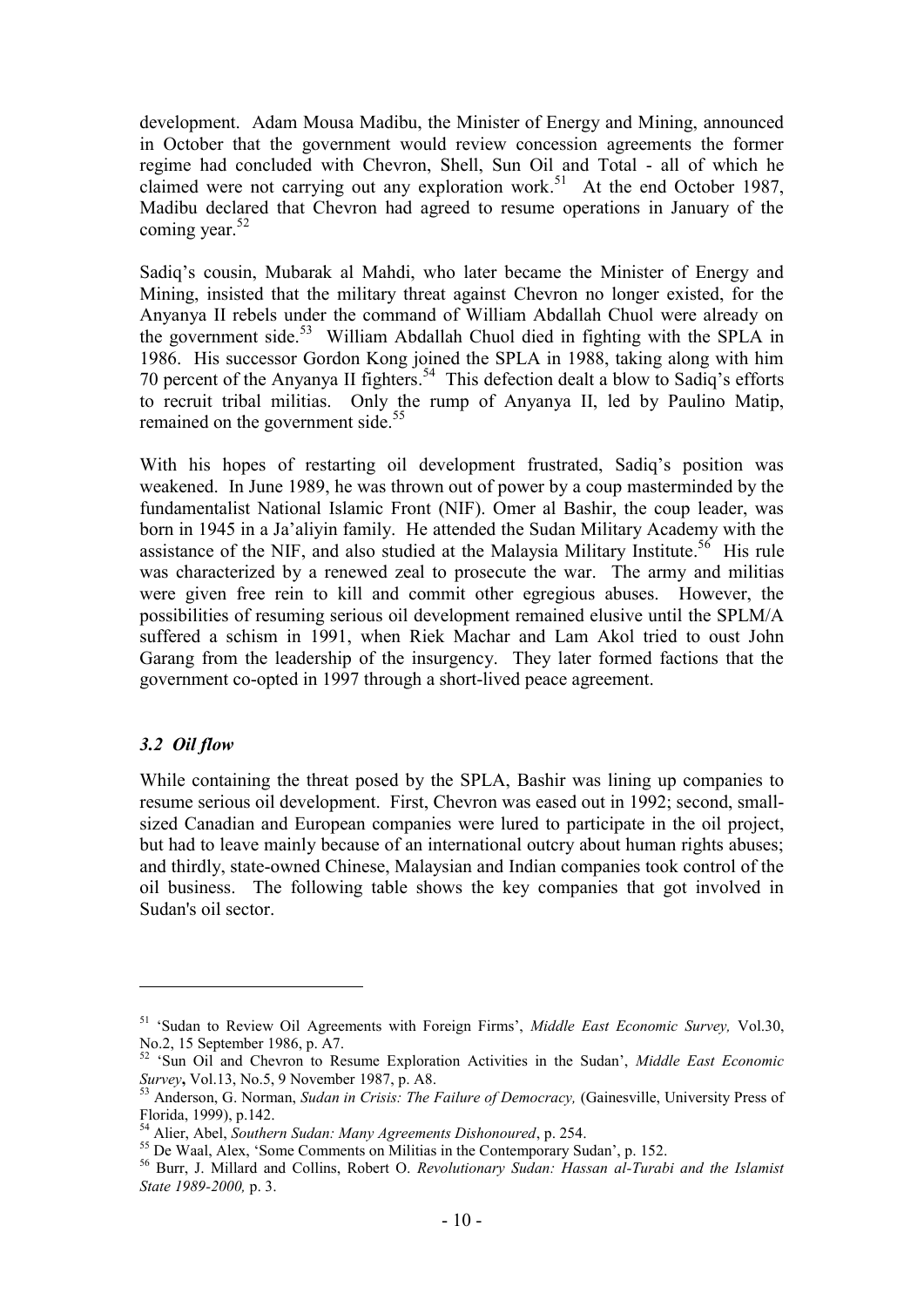| Major Oil Companies that became involved in Sudan |
|---------------------------------------------------|
|---------------------------------------------------|

| China Petroleum National Company (CNPC)        | 1995 to present |
|------------------------------------------------|-----------------|
| Petronas (Malaysia)                            | 1995 to present |
| ONGC Videsh (India)                            | 2003 to present |
| Lundin Oil AB (Sweden)                         | 2003 to present |
| Sudapet (Sudan National Petroleum Corporation) | 1997 to present |
| Talisman (Canada)                              | 1998 to 2003    |
| OMV (Austria)                                  | 1997 to 2003    |
| Arakis (Canada)                                | 1994 to 1998    |
| Concorp (Sudan)                                | 1992            |
| Chevron (USA)                                  | 1978 to 1992    |

The Asian companies played a crucial role in enabling Sudan to export oil for the first time in 1999 and subsequently expand exports. Oil revenues spurred an unprecedented economic recovery, as the figures in the following table illustrate. For example, the GDP growth rate rose rapidly as oil production and exports expanded.

|                            | 1999  | 2000  | 2001  | 2002  | 2003  | 2004  | 2005  | 2006  |
|----------------------------|-------|-------|-------|-------|-------|-------|-------|-------|
| Pop. (millions)            | 32.6  | 33.3  | 34.0  | 34.7  | 35.4  | 36.1  | 36.8  | 37.7  |
| Oil production (thous.     | 68.6  | 187   | 209   | 232   | 262   | 288   | 287   | 364   |
| barrels $p/d$ )            |       |       |       |       |       |       |       |       |
| Oil export revenue         | 0.276 | 1.408 | 1.377 | 1.511 | 2.082 | 3.101 | 4.240 | 5.244 |
| (billions of US\$)         |       |       |       |       |       |       |       |       |
| Total exports (billions of | 0.78  | 1.808 | 1.698 | 1.949 | 2.542 | 3.778 | 4.824 | 5.656 |
| $US \$                     |       |       |       |       |       |       |       |       |
| Ratios of oil to total     | 35    | 77.8  | 81    | 77.5  | 80.1  | 82    | 87.8  | 92.7  |
| exports $(\% )$            |       |       |       |       |       |       |       |       |
| GDP (billions of US\$)     | 10.6  | 12.3  | 13.3  | 14.9  | 17.7  | 21.7  | 27.9  | 37.4  |
| GDP growth (annual $\%$ )  | 3     | 8     | 6     | 5     | 7     | 5     | 9     | 12    |
| Foreign direct             | 0.37  | 0.39  | 0.57  | 0.71  | 1.34  | 1.51  | 2.30  | 3.53  |
| investments (bill. of \$)  |       |       |       |       |       |       |       |       |

**Oil Industry Growth and its Impact on the Sudanese Economy (1999-2006)**

*Sources: Central Bank of Sudan <www.bankofsudan.org>, IMF <www.imf.org>, and World Bank <www.worldbank.org>.*

The increase in oil revenues, however, meant that the regime had more money to spend on the army and militias. The figures in the following table show vividly the significant increase in defence and security spending made possible by oil wealth.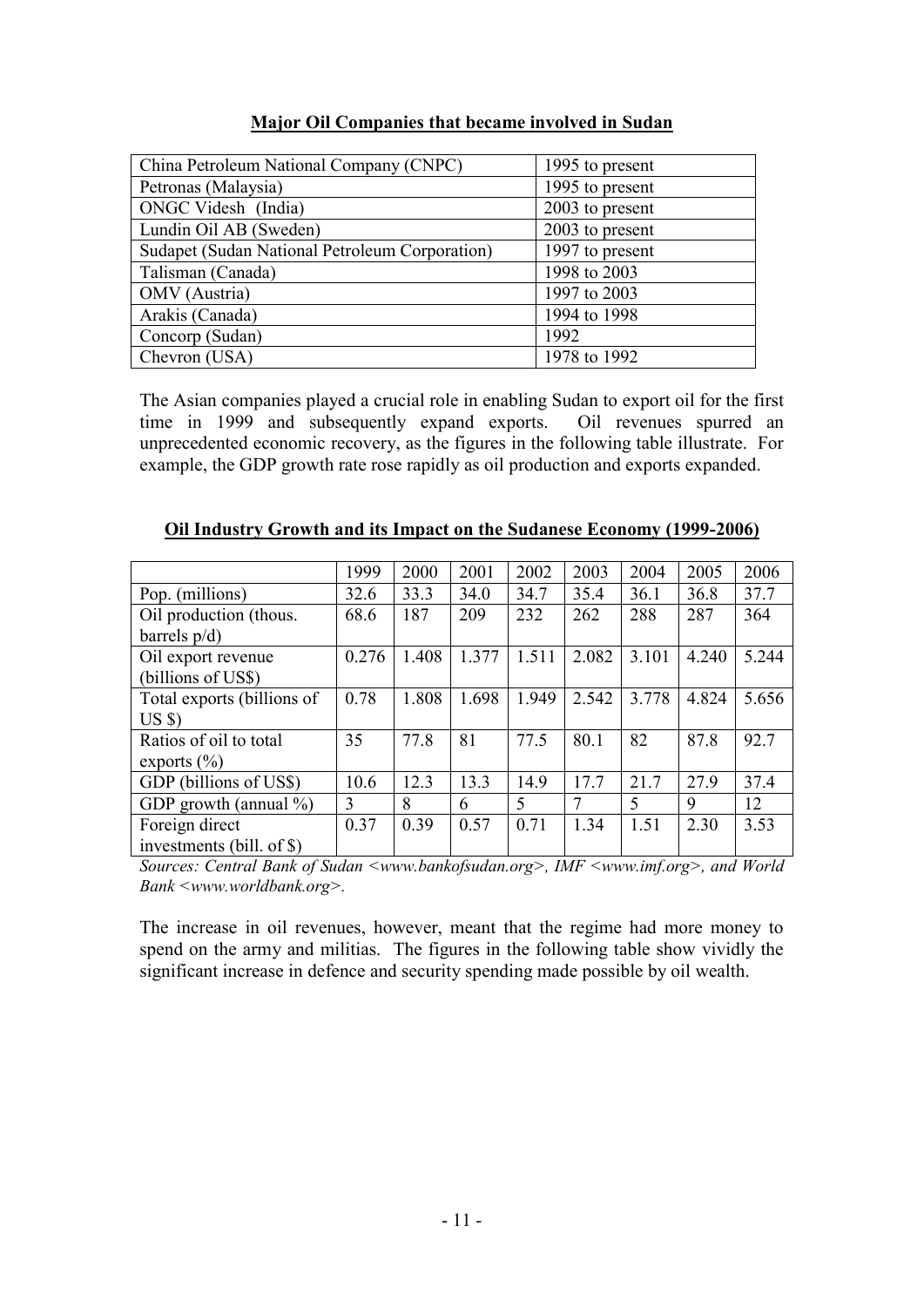## **Expenditure on Sectors of the Sudanese Economy (1998-2006)**

|                                                                  | 1998             | 1999                     | 2000  | 2001                     | 2002             | 2003              | 2004  | 2005    | 2006    |
|------------------------------------------------------------------|------------------|--------------------------|-------|--------------------------|------------------|-------------------|-------|---------|---------|
| Total exports<br>(billions of<br>US <sub>s</sub>                 | 0.5957           | 0.7801                   | 1.808 | 1.698                    | 1.949            | 2.577             | 3.778 | 4.824   | 5.656   |
| Of which:<br>Oil(S)                                              | 00               | 0.276                    | 1.408 | 1.377                    | 1.511            | 2.082             | 3.101 | 4.240   | 5.244   |
| Current<br>expenditure<br>(billions of<br>Sudan<br>dinars)       | 157.5            | 197.5                    | 312.5 | 342.8                    | 377              | 563.3             | 793.6 | 1,043.5 | 1,186.5 |
| Expend.<br>defence &<br>security                                 | 52.2             | 108.5                    | 151   | 100.4                    | 127.6            | 103.9             | 320   | 283.8   | 235.5   |
| Expend.<br>economic<br>services                                  | $\overline{5.8}$ | 9.9                      | 9.7   | 12.7                     | $\overline{7.6}$ | $12.\overline{7}$ | 273.3 | 301.1   | $-$     |
| Expend.<br>social<br>services                                    | 23.2             | 32.8                     | 32.4  | 36.4                     | 32.7             | 20.8              | 27.1  | 32.7    | $-$     |
| Expend. loan<br>repayments                                       | 14.7             | 20.2                     | 40.2  | 34.5                     | 29.2             | 57.1              | 8.7   | 48.9    | --      |
| Expend.<br>subnational<br>govt.                                  | 9.9              | 12.8                     | 24.2  | 25                       | 38.9             | 51.4              | 84.2  | 43.0    | 57.5    |
| Expend.<br>Southern<br>region                                    | $\overline{a}$   | $\overline{\phantom{a}}$ | $-$   | $\qquad \qquad -$        | $-$              | $-$               | 24.2  | 19.1    | 29.5    |
| Expend.<br>Northern<br>states                                    | $\overline{a}$   | $-$                      | $-$   | $\overline{\phantom{a}}$ | $-$              | $-$               | 60.0  | 23.9    | 28.0    |
| Expend.<br>others                                                | 51.7             | 13.3                     | 55    | 133.8                    | 141              | 330.1             | 80.3  | 13.2    | $-$     |
| Expend.<br>ratios of<br>defence to<br>current<br>expend. $(\% )$ | 33.1             | 54.9                     | 48.3  | 29.2                     | 33.8             | 18.4              | 40    | 27.1    | $-$     |

*Sources: Central Bank of Sudan <www.bankofsudan.org>, IMF <www.imf.org>, and World Bank <www.worldbank.org>.*

The well-supplied army and militias devastated many areas, forcing the local people to flee. Some of the worst affected areas are Pariang, Heglig, and Rubkona in Unity State, and Melut in Upper Nile State.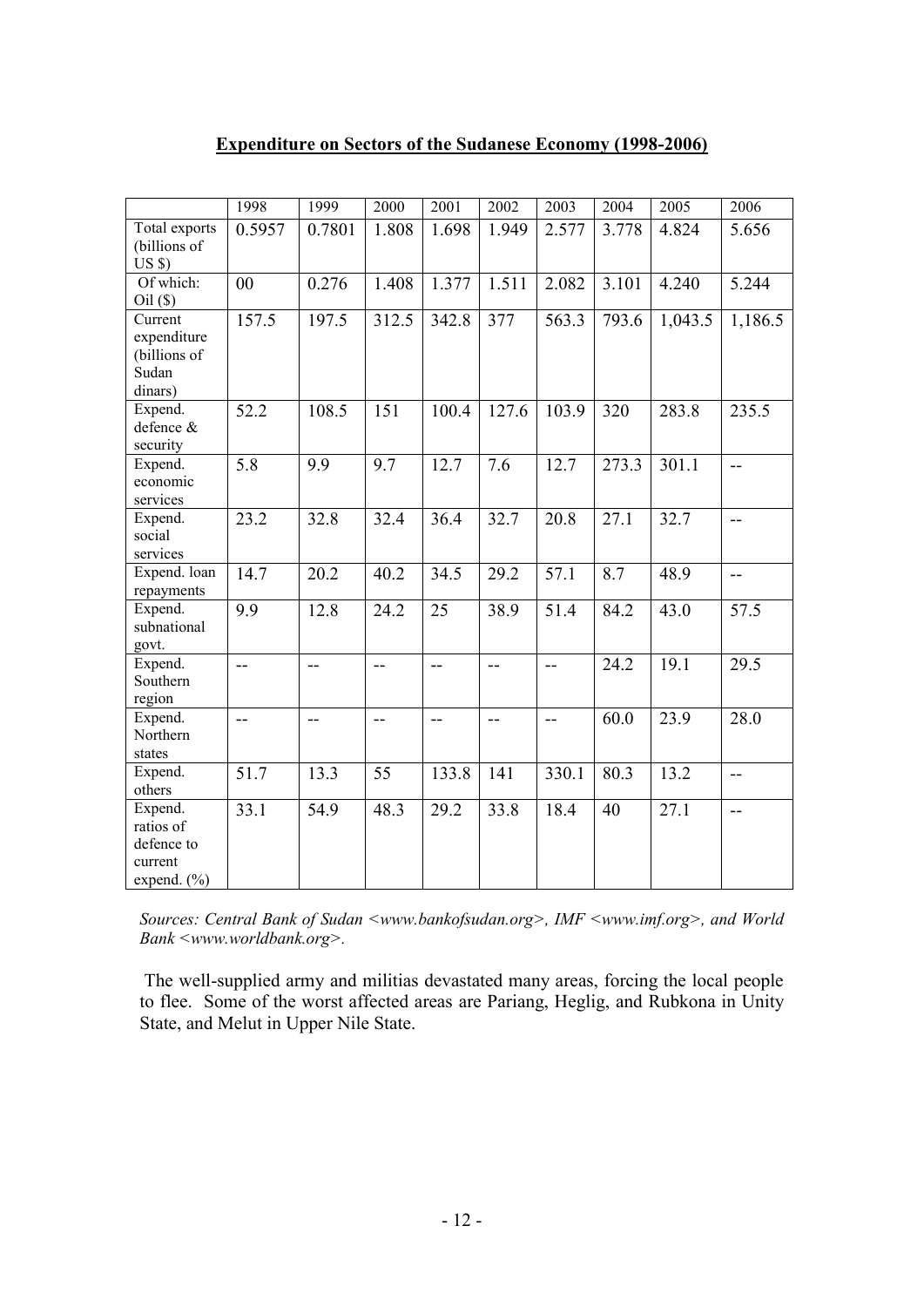#### *3.2.1 Pariang*

Pariang County (Ruweng) is situated in the northeast of Unity State, and shares borders with Southern Kordofan State in Northern Sudan. It is a part of Block 1. Before the outbreak of war, the local people, Panaru Dinka, generally had good relations with Arab nomads who graze their animals on their land during the dry season, or pass through their land to grazing areas along the Bahr al Ghazal River. The relationship between the two groups turned into a vicious one shortly after rebels attacked the Chevron base at Rubkona in February 1984. President Nimeiri used the Arab nomads to secure the oil areas. The Arab nomads launched deadly attacks on Dinka villages with the support of the government army. Pastor Mayuol explained the devastation of his home area in 1984:

*"The Arab nomads began shooting early one morning. Our people fought with spears. 37 people were killed. Then the army attacked our villages and killed more people. The following day, the Arab nomads burnt our villages. Then my family embarked on a dangerous flight to Northern Sudan, and finally settled in Kenana Sugar Scheme. The government planned the displacement of our people because of the oil in our land. Chevron worked in our villages in 1982 but did not cause any harm. But the companies which came in the 1990s inflicted much suffering on our people."*<sup>57</sup>

Some of the displaced persons who remained in Pariang were rescued by SPLA forces, which reached Pariang in about 1986. Riek Machar, a Dok Nuer from Ler, was the commander of the SPLA forces in Unity State. These forces frustrated Chevron's hopes of resuming operations in Pariang.

The government"s hopes of restarting oil operations were boosted by the split in the SPLA in 1991, which had catastrophic consequences for the Dinka in Pariang. They were considered natural allies of the SPLA faction led by John Garang, a Dinka from Bor, and came under sustained attack by Riek's faction. A Panaru Dinka described the precarious situation of the Panaru Dinka in the wake of the SPLA split:

*"Life was very bad after the split. Riek was responsible for the area. He was the commander of the area of Pariang, which was under Mayom. But our people were strong and resisted the Nuer. We believed that once you were initiated you could not run away from your enemies. We decided that we could not surrender to the followers of Riek. They killed many of our people."<sup>58</sup>*

Riek"s forces and the government army protected oil companies, enabling them to resume work. The 1,610-kilometre pipeline from the oilfields in Heglig to Port Sudan was completed in April 1999 but many local people were killed or forced to flee to other places. For example, the UN rapporteur, appointed to monitor the situation of human rights in Sudan, learned that in May 1999, "in a 10-day offensive, government

<u>.</u>

<sup>57</sup> Interview with Pastor Mayuol in Malakal on 13 June 2006.

<sup>58</sup> Interview with Panaru Dinka man in Malakal on 13 June 2006.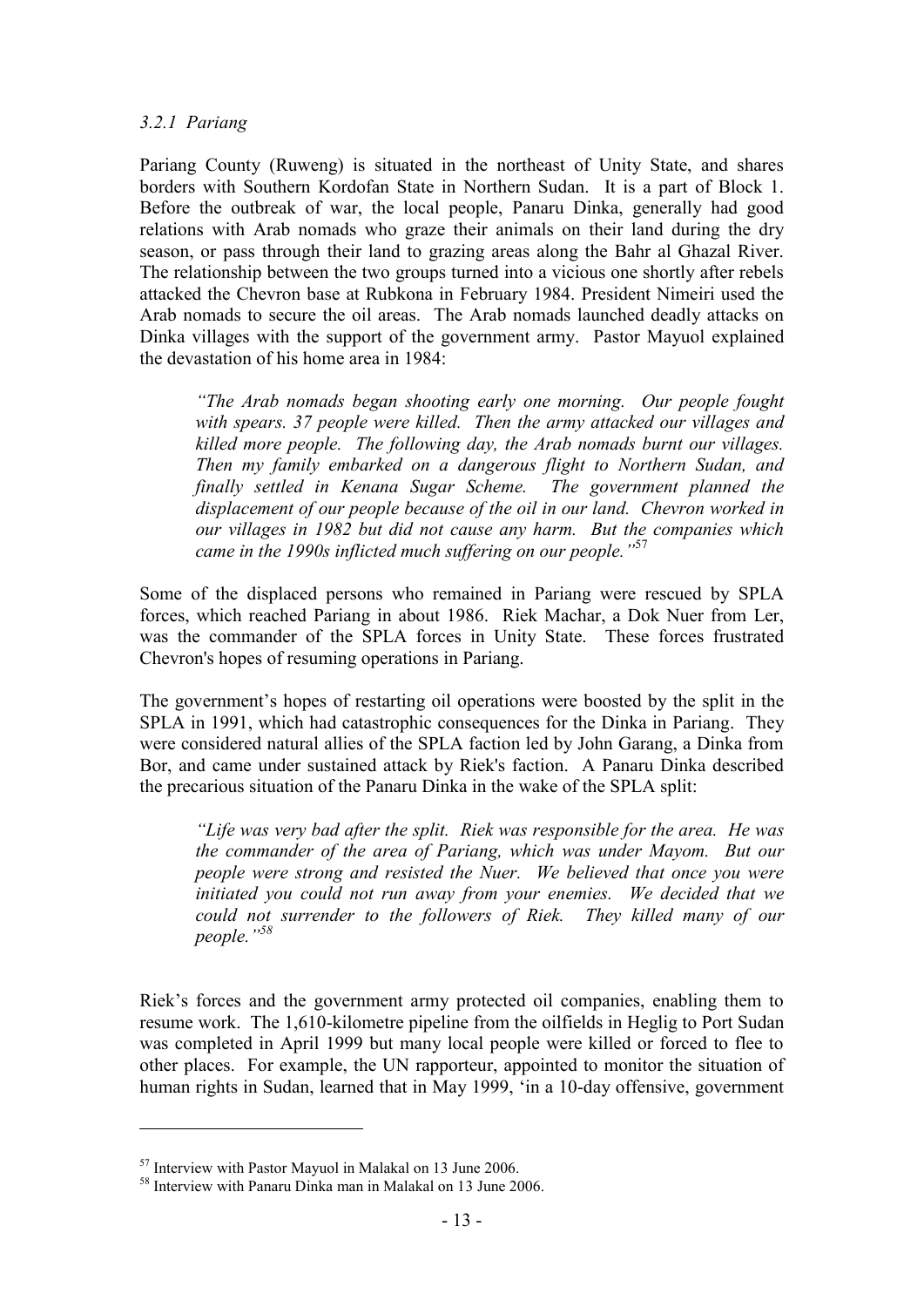forces swept through Ruweng county in Western Upper Nile, attacking and killing scores of civilians with Antonov bombers, helicopter gunships, tanks and artillery, abducting hundreds and burning over 6,000 homes, with a view to clearing a 100-km swath of territory around the oilfields<sup>559</sup> The attacks escalated from late 2001 to early 2002. As a result, Georgette Gagnon and John Ryle, who conducted an investigation in the area in 2001, were led to declare that "Ruweng County [was], perhaps, the clearest example in the whole of Upper Nile of deliberate forced expulsion of local people from their homes by government forces in order to secure an area for oil development'<sup>60</sup>

## *3.2.2 Heglig*

1

The location of Heglig is contested by the government and Southern Sudanese alike, largely because of the oil reserves in the area. In the 1980s, Chevron discovered a large oilfield in Heglig (later called Block 2). The Dinka of Pariang insist that this area is their land, locally known as Aliny and renamed Heglig – from the Arabic name Igligi – by the government, so as to incorporate it into Northern Sudan*.* 

Since the 1980s, Heglig has witnessed intense violence by Arab nomads, government soldiers and local militias. Oil companies were also to blame. In 2000, a Southern geologist who conducted gravity data acquisition between Muglad and Abyei, described the eviction of the local population from Heglig:

*"I was based at a Chinese camp in Heglig, which was located close to the main camp of Talisman. We (workers of the Chinese company) were guarded by Sudanese soldiers all the time. Every time we went to the field to conduct exploration activities, the soldiers went ahead and shot into the bush with big guns to cause the natives to flee. Then the soldiers informed the Chinese that it was safe. We moved into the area and did the required work. In some places, we found deserted villages and burnt houses. Also, we found human bodies in the exploration area and dead elephants. The Chinese behaved like mercenaries, and never cared for the well-being of local people."*<sup>61</sup>

Arab nomads allegedly settled in the depopulated area, with the support of the oil company Talisman, which developed water points, health facilities and schools.<sup>62</sup> Talisman came under intense criticism for facilitating government efforts to alter the demography of the area. However, it claimed that the area had "never known permanent habitation, always being the scene of widespread flooding in the rainy season, and of cattle drives and nomad camps in the dry season'.<sup>63</sup>

<sup>&</sup>lt;sup>59</sup> Franco, Leonardo, *Interim Report on the Situation of Human Rights in Sudan*, (New York, UN General Assembly, 1999, A/54/467), p.10.

<sup>&</sup>lt;sup>60</sup> Gagnon, Georgette and Ryle, John 'Report of an Investigation into Oil Development, Conflict and Displacement in Western Upper Nile", Sudan, (October 2001), p.24.

 $\frac{61}{1}$  Interview with the Southern Geologist in Khartoum on 5 June 2006.

<sup>&</sup>lt;sup>62</sup> Franco, Leonardo, *Interim Report on the Situation of Human Rights in Sudan*, (New York, UN General Assembly, 2000, A/55/374), p.3.

<sup>&</sup>lt;sup>63</sup> Harker, John, 'Human Security in Sudan: The Report of a Canadian Mission: Prepared for the Minister of Foreign Affairs', p. 47.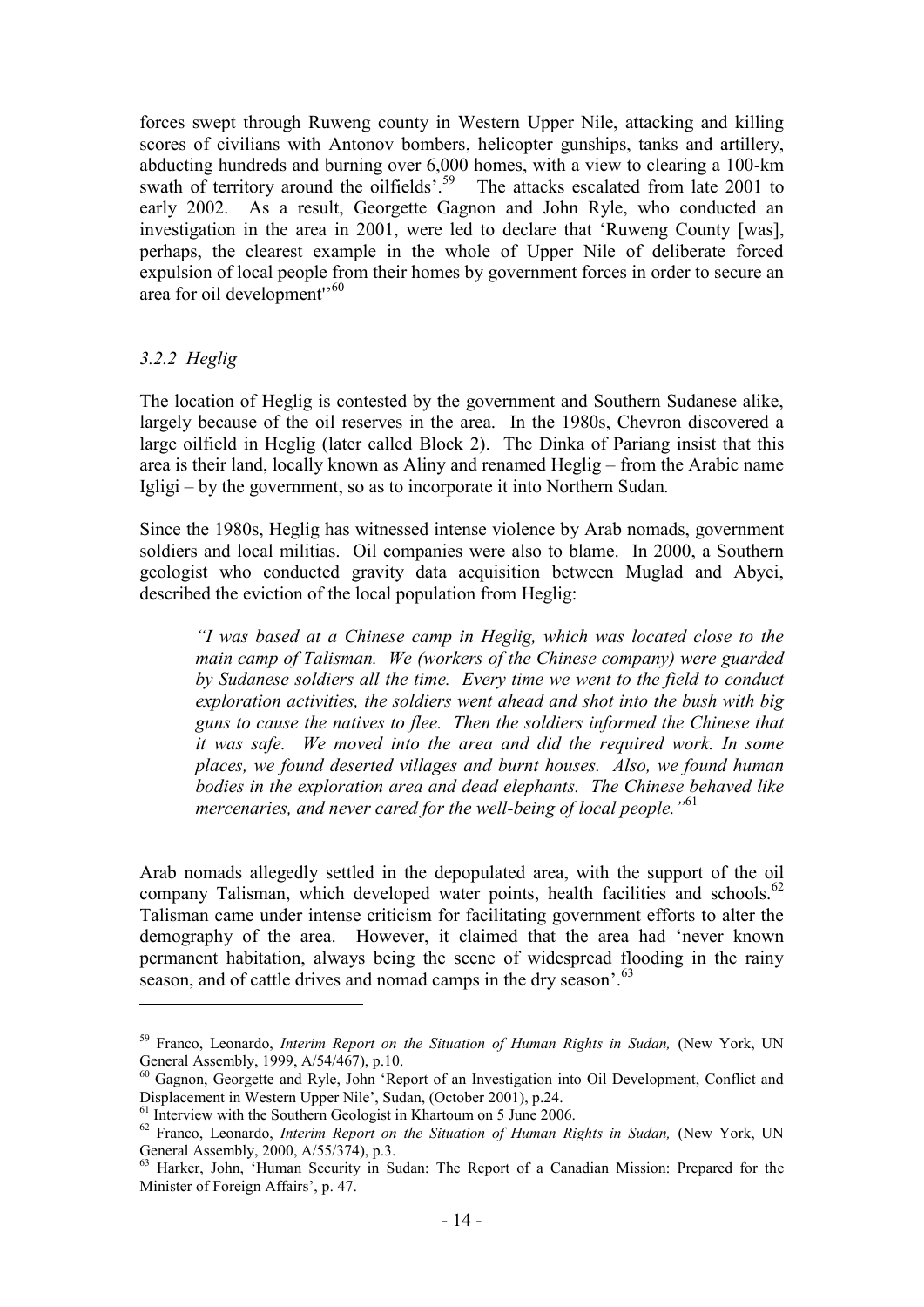Heglig suffered the worst violence in 1998 and 1999. In May 1999, the Sudanese army burned down many villages on the eastern edge of Heglig, "causing the displacement of some 1,000 - 2,000 civilians'.<sup>64</sup> Air and ground forces employed scorched earth tactics "to clear oil-rich areas, chase people out of their villages and ensure that they would not return, including by planting anti-personnel landmines around watering points and along pathways to areas where wild food is available and in emptied villages'.<sup>65</sup> Georgette Gagnon and John Ryle said that the government increasingly used air power, in coordination with its ground troops and militias, to carry out more violent and territorially focused attacks on civilian settlements. 66

The SPLA had also become more aggressive in the oil area following the defection of the field commander of Paulino Matip's militia to its ranks in 1999. For example, the SPLA announced that it had attacked the Heglig oilfields and brought oil flows to a complete halt in September 2001.<sup>67</sup> The SPLA claimed that the reason for the attack was to bring about 'a halt to development of the oil industry as oil exploration and development resulted in massive displacement of people". <sup>68</sup> This attack was preceded by another significant SPLA assault on an oilfield close to Bentiu (Block 4) in January 2001.<sup> $\overline{69}$ </sup> Many people were displaced by the intensified fighting and sought security in Bentiu and Rubkona.

## *3.2.3 Rubkona*

Rubkona County is the seat of the Unity State government based at Bentiu town. It is also a part of Unity 1 concession (Block 1). Rubkona is also a name of a town, situated about 7 km from Bentiu. It gained significance after oil was discovered by Chevron. Talisman and Lundin Oil AB later used the location as their base.

In 1999, relief organizations reported the population of the two towns as 15,622 and 7,659 respectively.<sup>70</sup> By 2002, the total number of displaced persons in Bentiu rose to 51,142; and in Rubkona to 39,932. <sup>71</sup> These displaced persons suffered grave abuses committed by local militia groups sustained by the government army.Bentiu town was the stronghold of Paulino Matip's militia, and most of Rubkona was controlled by militiamen loyal to his rival, Riek Machar. The two groups fought bloody battles over access to benefits from nearby oilfields, particularly Block 5A which was being

<u>.</u>

<sup>64</sup> Franco, Leonardo, *Report on the Situation of Human Rights in Sudan,* (New York, UN General Assembly, 1999, A/54/467).

<sup>65</sup> Baum, Gerhart, *Situation of Human Rights in Sudan,* (New York, UN General Assembly, 2002, (A/57/326), p.6.

<sup>66</sup> Gagnon, Georgette and Ryle, John., *Report of an Investigation into Oil Development, Conflict and Displacement in Western Upper Nile, Sudan,'*.

<sup>&</sup>lt;sup>67</sup> SPLM/A, 'SPLA Scores Major Victory in Oilfields', Press Release, 20 November 2001. http://www.sudan.net.

 $68$  Ibid.

<sup>69</sup> IRIN, "Sudan: Oil Wells 'Burning", 27 January 2001.

<sup>70</sup> *Action Contre la Faim, Nutrition Anthropometric Survey: Final Report: Rubkona, Unity State,* October 2001, p.6.

<sup>71</sup> WFP, *Rubkona Annual Needs Assessment 2004-2005,* (WFP Malakal Sub-office, Upper Nile State, 2004).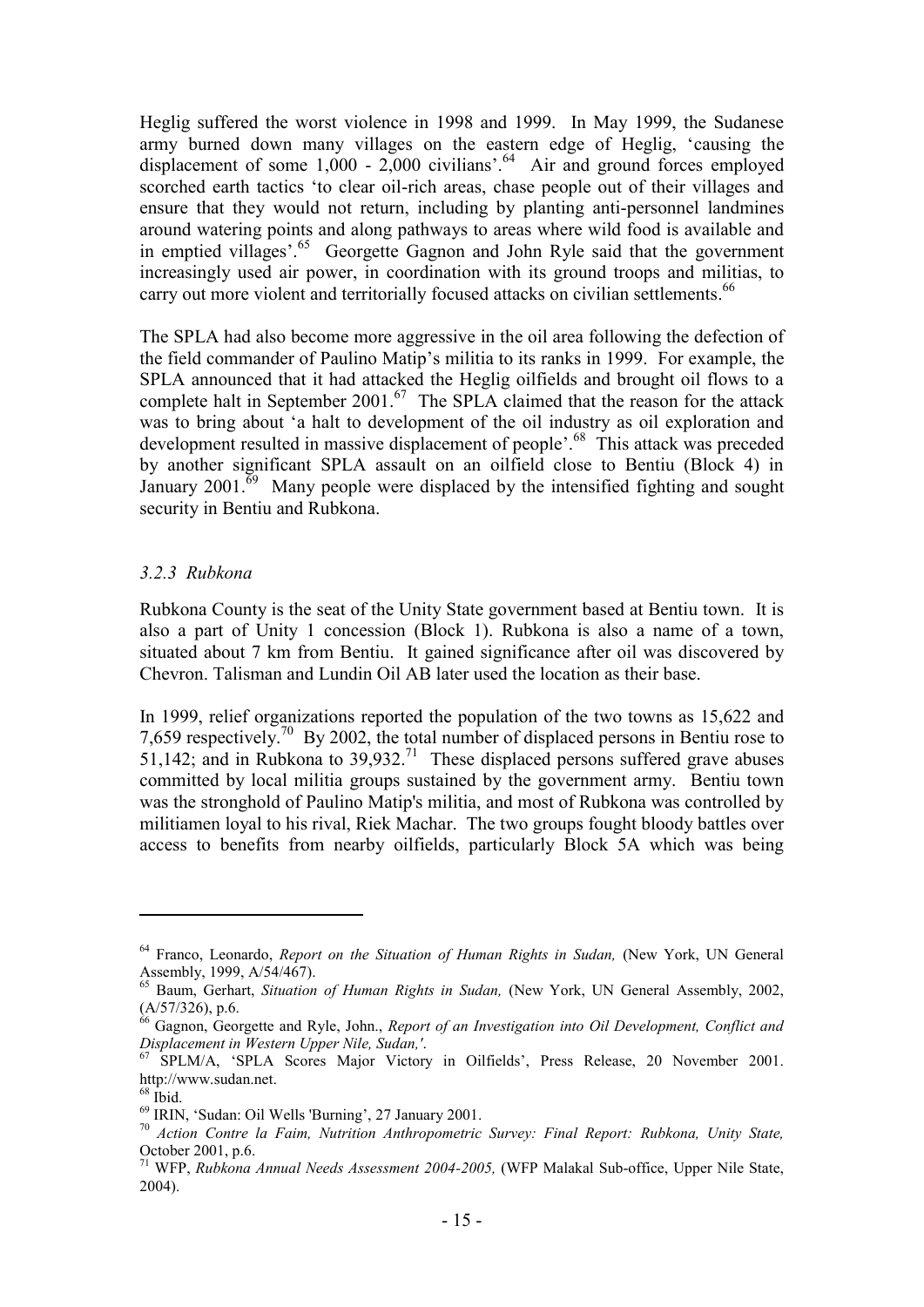developed by Lundin Oil AB.<sup>72</sup> Many of the local people in Block 5A were killed or driven to other areas.<sup>73</sup>

## *3.2.4 Melut*

Melut, one of the counties of Upper Nile State, is situated on the eastern banks of the White Nile. It shares borders with Manyo County in the west, Renk in the north, Mabaan in the east, Longechuk in the southeast, and Baliet in southwest. The local people are Dinka.

Melut formed parts of Blocks 3 and 7. Although Chevron found oil in the area in 1981, serious oil development began when the Chinese National Petroleum Company (CNPC) acquired development rights in the area. The CNPC, together with Petronas, China Petroleum & Chemical Corporation, Sudapet and the Al Thani Corporation formed the Petrodar Operating Company (PDOC) in 2000. The start of operations was announced in the following year.

The government army and allied militias targeted local people, so that they would flee.<sup>74</sup> The tactics used by the army in Melut were the same as those that applied in Unity State. Unya, who worked with a Chinese company in Heglig from 1989 to 1990 and in Paloich and Adar Yel from 2000 to 2003, makes this clear in his description of a typical day of work in Adar Yel:

*"After we [workers and army escorts] reached the place of work, the government soldiers and security fanned out into the bush such that the workers were encircled. The soldiers went into the bush in trucks mounted with big guns and attacked villages. Many civilians were often captured in these operations and brought to the* muaskar *[army base]. They were called*  qawarid *[rebels]. Some of them were taken away to unknown places. Even small children were taken from Adar Yel."*<sup>75</sup>

According to Bishop Daniel Bul, 48 villages were set ablaze in Adar Yel in 2000, causing the displacement of  $55,000$  people.<sup>76</sup> This violence was part of a broader government campaign, which began in 1996 and continued into 2004. About 80 Dinka villages were destroyed. Bul concluded that the motive of the campaign was to secure oil concessions.

<sup>75</sup> Interview with Unya in Malakal on 20 June 2006.

1

<sup>72</sup> Franco, Leonardo, *Report on the Situation of Human Rights in Sudan,* 1999, p.11.

<sup>73</sup> Christian Aid, *The Scorched Earth: Oil and War in Sudan,* (London, Christian Aid, 2001).

<sup>74</sup> Bul, Daniel Deng, "Oil Exploration and Exploitation in Northern Upper Nile: An Assessment of the long-Term Impact on the Area', (Renk, ECS Church, 2005).

<sup>76</sup> Bul, Daniel Deng, "Oil Exploration and Exploitation in Northern Upper Nile: An Assessment of the long-Term Impact on the Area', p. 8.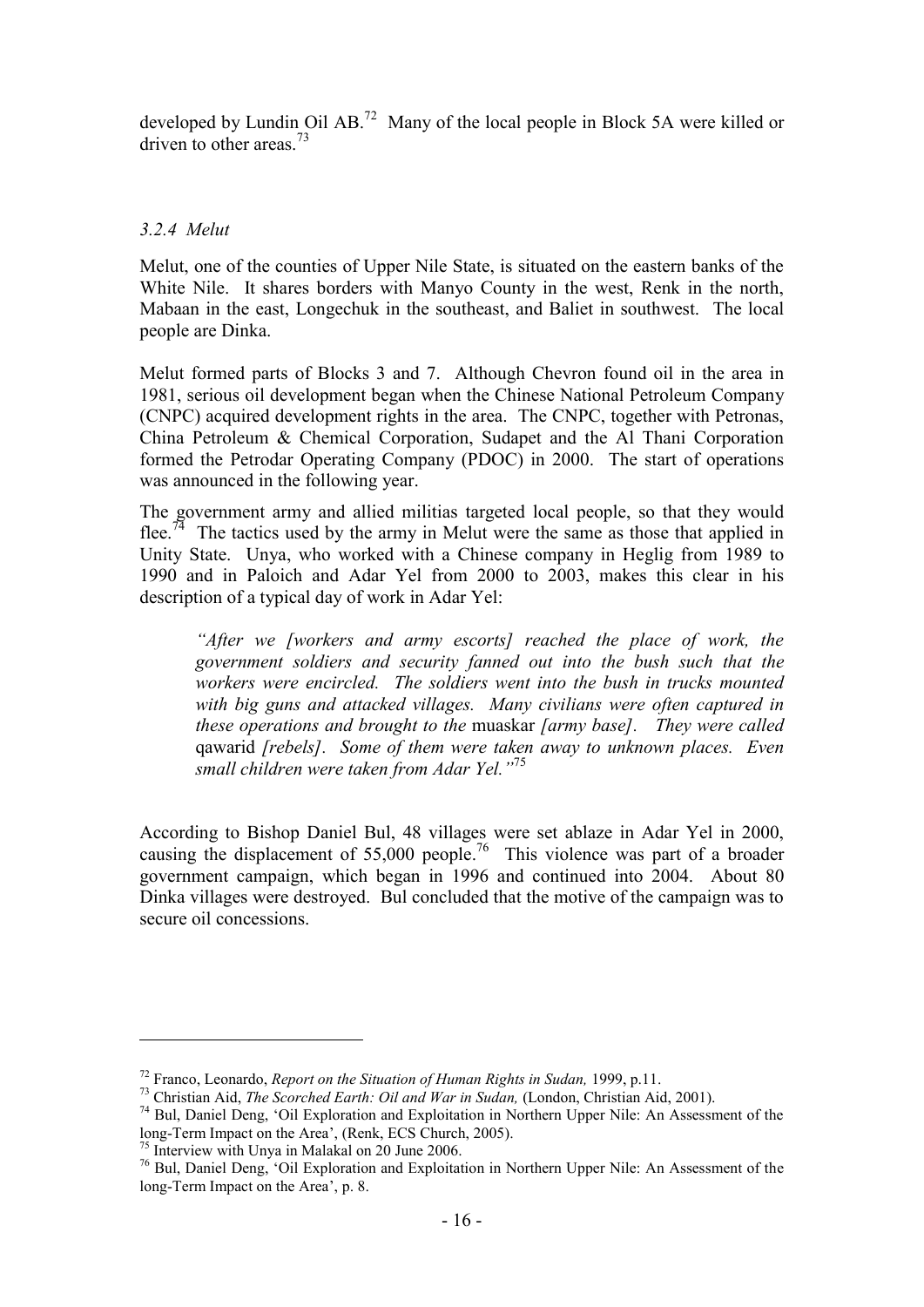#### **4. Post-war Oil Activities and Ongoing Displacement**

The Comprehensive Peace Agreement (CPA) requires that the views of local communities on development of natural resources be considered.<sup>77</sup> Instead, oil companies have expanded their operations and continued to pressure local people to leave their areas, and to make resettlement of displaced people difficult. These problems are clearly illustrated by the experiences of the Dinka people in Paloich and Maker areas in Melut County and of the Shilluk people in Manyo County.

## *4.1 Land Expropriation at Paloich*

Paloich used to be an insignificant location along the Melut-Malakal road. The local people are Ageer Dinka. During the war, the area was occupied by the government army and most of the local people fled to other areas. After fighting ended, displaced people gradually returned to the area. From July 2003, Petrodar Operating Company (PDOC), the operator of Blocks 3 and 7, pressured the residents of the Paloich town to leave the area.<sup>78</sup> The Ministry of Energy and Mining and PDOC claimed that Paloich town was situated 'above oil lakes'.<sup>79</sup> The inhabitants of the town were asked to relocate to a village located about five miles south of the town, but they refused.

The failure of the relocation was to be expected, for PDOC had not changed the way it conducted business. Indeed, the company continued to expropriate land with no compensation. For example, local people complained that 600 farms had been taken by oil companies in the Paloich area since peace returned.<sup>80</sup> PDOC failed to involve the local people in decisions pertaining to land, which contravened the CPA.

## *4.2 Property Destruction at Maker and Manyo*

<u>.</u>

The signing of the CPA marked a surge in seismic activity, putting strain on local communities. For example, the Dinka people of Maker, a small village on the banks of Khor Adar River in Melut County, and the Shilluk population of Manyo County suffered significant losses because of seismic activity.

Maker was under the SPLA during the war and hence out of reach of oil companies. Since fighting ended, PDOC extended the oil search to the outskirts of the village, triggering fear among local people. PDOC caused even more difficulties for the inhabitants of Manyo, a county separated from Melut by the Nile. The PDOC workers arrived in Manyo in March 2006 and began making many seismic lines, which destroyed acacia trees, the source of gum Arabic, and a few homes. The oil workers reportedly recorded the damaged trees, destroyed homes and other losses and

 $77$  Chapter III section 3.1.5 of Comprehensive Peace Agreement (CPA) details consultation with local communities and section 3.1.6 compensation of local communities.

<sup>78</sup> ECOS (European Coalition on Oil in Sudan) (2006) *Oil Development in Northern Upper Nile, Sudan,* Utrecht, ECOS. http://www.ecosonline.org.

 $79$  Bul, D.D. (2005) 'Oil Exploration and Exploitation in Northern Upper Nile: An Assessment of the Long-term Impacts on the Area,' p.7.

<sup>80</sup> Willow, G., "Faluj Residents Don"t Want to be resettled," *The Juba Post*, Vol.3, No.38, 28 September – 5 October, 2006.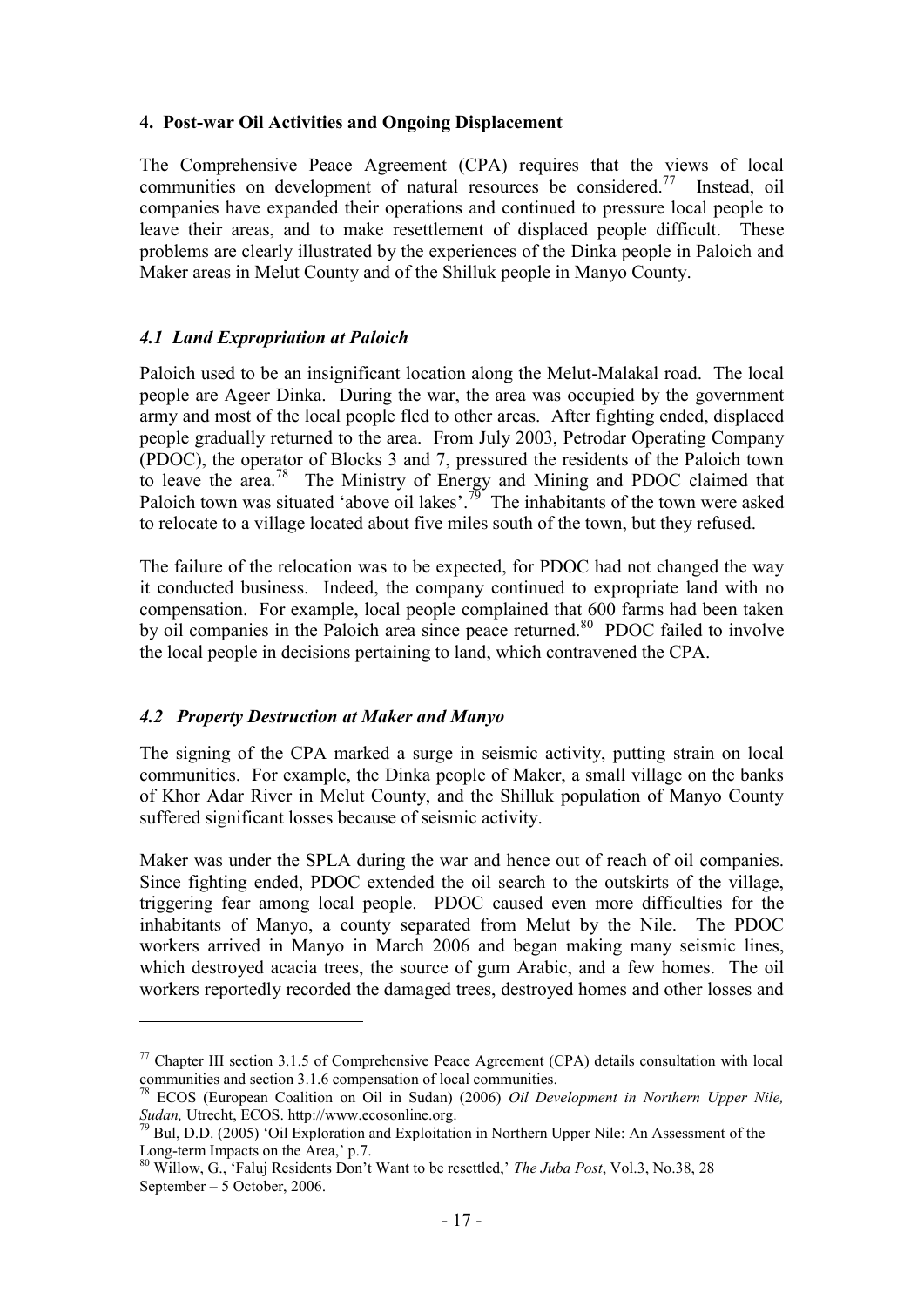promised to pay compensation. However, the promise was not fulfilled. The local people were left reeling with bitterness against the oil company.

## *4.3 Worsening North-South Border Disputes*

The central government has continued to stealthily shift the border southwards in locations where there is oil, fuelling a scramble over the border areas. In certain areas, the scramble exploded into violence. For example, Abyei town was engulfed in a fierce fighting between SPLA and the army in May this year, displacing tens of thousands of the local Dinka.

Also oil-rich Heglig, where settlement of Arab nomads and displacement of the local Dinka have been actively pursued by the central government, has witnessed serious tensions. The Dinka people claim Heglig as part of their traditional homeland but central government elites allege that it is part of the North. By claiming that Heglig is located in the North, the central government elites deny the South a share of revenues from oil pumped out of the huge Heglig oilfield.

Kharasana, a small trading post not far from Heglig, from which oil companies collect soil and gravels for roadwork, has also witnessed tense confrontation. During the war, Southern Kordofan State collected taxes from this location. With return of peace, the SPLA-led administration of Pariang County, Unity State, posted administrators to the location to collect taxes from oil companies. This created a dispute, which prompted the intervention of the central government. According to Commissioner Mabek, the central government ordered all administrators to leave the location. The administration in Pariang complied with the order but Southern Kordofan State did not. Pariang then decided to send back its administrators to Kharasana. The tension has simmered on, exploding into sporadic fighting. For example, in 2008, heavily armed Arab tribesmen attacked SPLA positions, and early this year assaulted Dinka civilians.<sup>81</sup>

No doubt, the presence of oil in the North-South border areas has spawned serious conflicts, which have been exploited by leaders in the central government who are determined to maintain control over all oil areas.

## *4.4 Environmental Pollution*

1

The local people in the oil areas have been complaining about unexplained deaths of animals and new human afflictions. Commissioner Mabek of Pariang County, for example, claims that animals in his county have been dying of mysterious diseases and a number of people are falling ill with heart problems, which used to be unknown before the arrival of oil companies.

The Ministry of Energy and Mining insists that the government is aware of the environmental problems associated with the oil sector and has adopted laws to deal

 $81$  Interview with a government official in Pariang town on 29 February 2009.